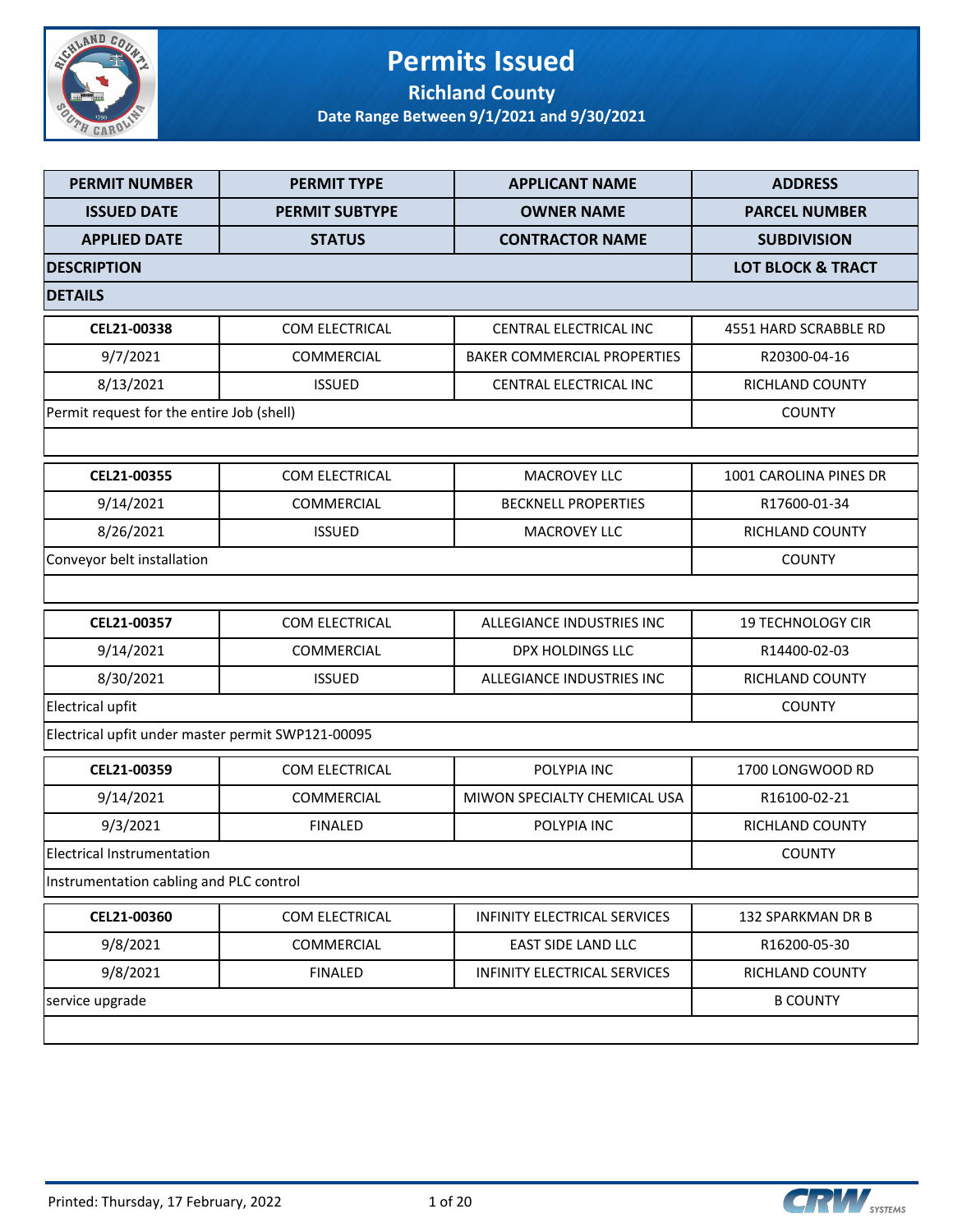

**Richland County**

| CEL21-00361                                              | COM ELECTRICAL                                                     | <b>GREGORY ELECTRIC CO INC (MC)</b> | 9632 WILSON BLVD U     |
|----------------------------------------------------------|--------------------------------------------------------------------|-------------------------------------|------------------------|
| 9/14/2021                                                | COMMERCIAL                                                         | <b>CHRISTIAN WORSHIP &amp;</b>      | R14700-04-06           |
| 9/9/2021                                                 | <b>FINALED</b>                                                     | <b>GREGORY ELECTRIC CO INC (MC)</b> | RICHLAND COUNTY        |
|                                                          | Electrical Service for Carolina Gas Transmission Equipment         |                                     | <b>U COUNTY</b>        |
|                                                          |                                                                    |                                     |                        |
| CEL21-00362                                              | COM ELECTRICAL                                                     | <b>GROW ELECTRIC INC</b>            | 111 PERIMETER PT       |
| 9/13/2021                                                | COMMERCIAL                                                         | SIMPLE LEASING LLC                  | R25700-04-06           |
| 9/13/2021                                                | <b>FINALED</b>                                                     | <b>GROW ELECTRIC INC</b>            | RICHLAND COUNTY        |
| New electrical system                                    |                                                                    |                                     | <b>COUNTY</b>          |
|                                                          |                                                                    |                                     |                        |
| CEL21-00363                                              | COM ELECTRICAL                                                     | <b>GREGORY ELECTRIC CO INC (MC)</b> | 3160 SHOP RD           |
| 9/14/2021                                                | COMMERCIAL                                                         | <b>MARK ANTHONY BREWING INC</b>     | R16100-02-20           |
| 9/13/2021                                                | <b>ISSUED</b>                                                      | <b>GREGORY ELECTRIC CO INC (MC)</b> | <b>RICHLAND COUNTY</b> |
| Install 600amp panel                                     |                                                                    |                                     |                        |
|                                                          |                                                                    |                                     |                        |
| CEL21-00364                                              | COM ELECTRICAL                                                     | <b>BO-TY ELECTRICAL</b>             | 219 RABON RD           |
| 9/20/2021                                                | COMMERCIAL                                                         | <b>219 RABON ROAD LLC</b>           |                        |
| 9/13/2021                                                | <b>FINALED</b>                                                     | <b>BO-TY ELECTRICAL</b>             | RICHLAND COUNTY        |
| <b>Electrical upfit</b>                                  |                                                                    |                                     | <b>COUNTY</b>          |
|                                                          |                                                                    |                                     |                        |
| CEL21-00365                                              | COM ELECTRICAL                                                     | LAKE MURRAY ELECTRIC INC            | 1320 DUTCH FORK RD     |
| 9/14/2021                                                | COMMERCIAL                                                         | 1320 DUTCH FORK LLC                 | R02415-04-03           |
| 9/13/2021                                                | <b>FINALED</b>                                                     | LAKE MURRAY ELECTRIC INC            | RICHLAND COUNTY        |
| Install electrical service for the shell exterior lights |                                                                    |                                     | <b>COUNTY</b>          |
|                                                          | This was part of the original scope of work on the original permit |                                     |                        |
| CEL21-00366                                              | COM ELECTRICAL                                                     | <b>CAROLINA CONDITIONS LLC</b>      | 638 ROSEWOOD DR        |
| 9/15/2021                                                | COMMERCIAL                                                         | CONSYS SC QRS 16-66 INC &           | R11100-01-01           |
| 9/14/2021                                                | <b>FINALED</b>                                                     | CAROLINA CONDITIONS LLC             | RICHLAND COUNTY        |
| Electrical inspection/reconnect                          |                                                                    |                                     | <b>COUNTY</b>          |
|                                                          |                                                                    |                                     |                        |

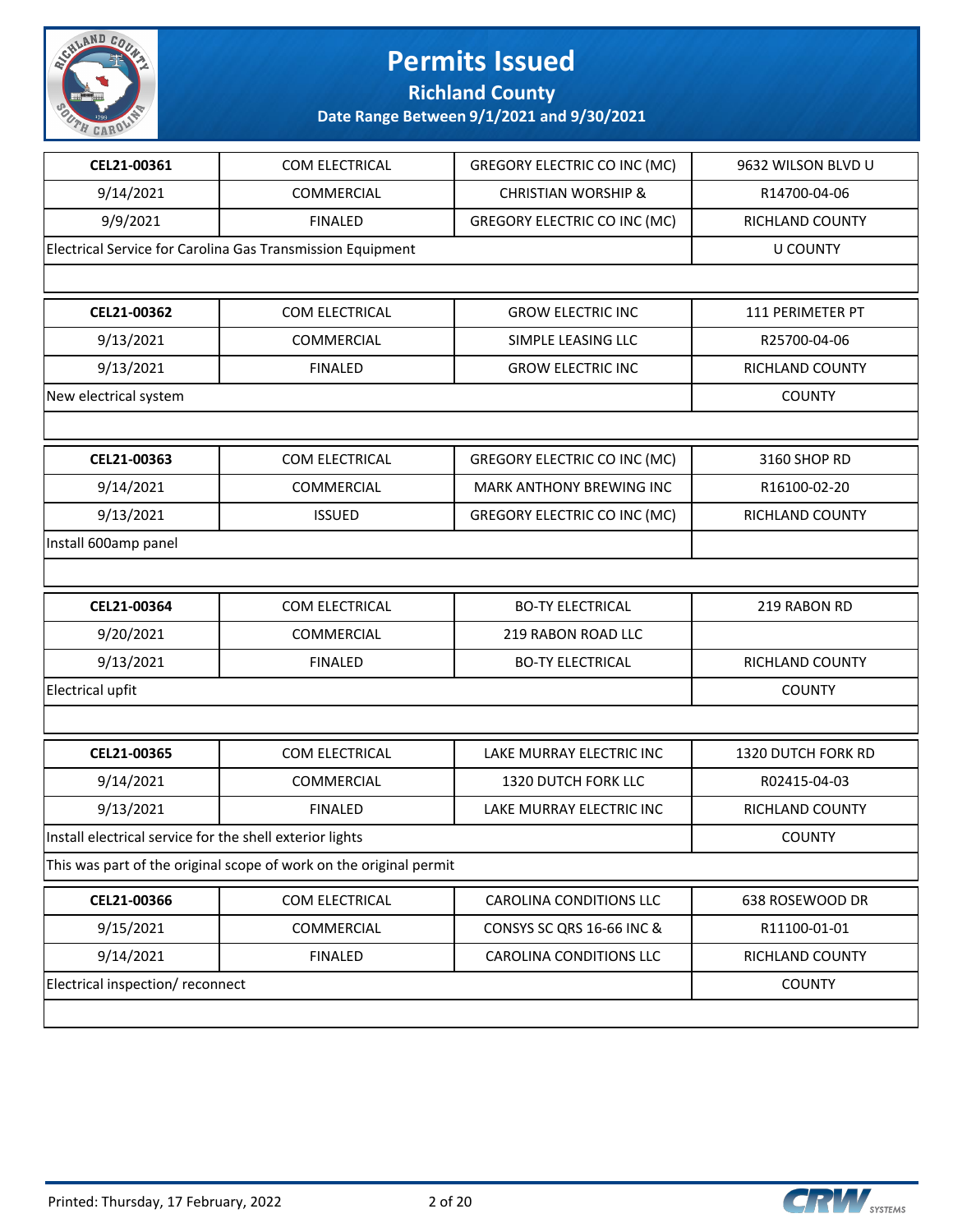

**Richland County**

**Date Range Between 9/1/2021 and 9/30/2021**

| CEL21-00367                                                | <b>COM ELECTRICAL</b>                                         | <b>BAILEY'S ELECTRICAL</b>           | 10136 TWO NOTCH RD     |
|------------------------------------------------------------|---------------------------------------------------------------|--------------------------------------|------------------------|
| 9/14/2021                                                  | COMMERCIAL                                                    | GRI-EQY(SPARKLEBERRY SQUARE)         | R22909-03-15           |
| 9/14/2021                                                  | <b>FINALED</b>                                                | <b>BAILEY'S ELECTRICAL</b>           | <b>RICHLAND COUNTY</b> |
| Electrical Construction of new spectrum                    |                                                               |                                      | <b>COUNTY</b>          |
|                                                            |                                                               |                                      |                        |
| CEL21-00368                                                | COM ELECTRICAL                                                | <b>P3 ELECTRIC</b>                   | 7405 TWO NOTCH RD      |
| 9/20/2021                                                  | <b>COMMERCIAL</b>                                             | C & S NATIONAL BANK OF S C           | R17006-03-12           |
| 9/14/2021                                                  | <b>FINALED</b>                                                | <b>P3 ELECTRIC</b>                   | RICHLAND COUNTY        |
| Interior Renovation                                        |                                                               |                                      | <b>COUNTY</b>          |
|                                                            |                                                               |                                      |                        |
| CEL21-00369                                                | COM ELECTRICAL                                                | <b>Richard Reiter</b>                | 3615 PERCIVAL RD       |
| 9/22/2021                                                  | COMMERCIAL                                                    | SC MANUFACTURED LLC                  | R22709-02-01           |
| 9/16/2021                                                  | <b>ISSUED</b>                                                 | LEADING-EDGE SERVICES INC (MC)       | RICHLAND COUNTY        |
| Pre Manufactured satellite equipment                       |                                                               |                                      | <b>COUNTY</b>          |
|                                                            |                                                               |                                      |                        |
| CEL21-00373                                                | COM ELECTRICAL                                                | RADIANCE SOLAR LLR (MC)              | 2470 DECKER BLVD       |
| 9/23/2021                                                  | COMMERCIAL                                                    | <b>EXTRA SPACE PROPERTIES NINETY</b> | R16910-01-04           |
| 9/23/2021                                                  | <b>FINALED</b>                                                | RADIANCE SOLAR LLR (GC)              | RICHLAND COUNTY        |
| ELECTRICAL PER PLANS FOR SOLAR                             |                                                               |                                      | <b>COUNTY</b>          |
|                                                            |                                                               |                                      |                        |
| CEL21-00375                                                | COM ELECTRICAL                                                | <b>SUPERIOR SERVICES TM</b>          | 110 FORUM DR 2         |
| 9/29/2021                                                  | <b>COMMERCIAL</b>                                             | <b>BRANCH SANDHILL ASSOCIATES LP</b> | R23000-05-02           |
| 9/29/2021                                                  | <b>ISSUED</b>                                                 | <b>SUPERIOR SERVICES TM</b>          | RICHLAND COUNTY        |
| Electrical service new circuits/light fixtures/receptacles | 2 COUNTY                                                      |                                      |                        |
|                                                            | existing 100amp // all existing conduit 3/4in // 12/2 mc wire |                                      |                        |
|                                                            | Number of COM ELECTRICAL/COMMERCIAL Permits: 16               |                                      |                        |
| CMG21-00221                                                | COM MECHANICAL/GAS                                            | TDR CONTRACTORS INC                  | 733 FASHION DR         |
| 9/22/2021                                                  | Unassigned                                                    | SAM'S REAL ESTATE BUSINESS           | R22910-01-17           |

**install AHU and ductwork** COUNTY Walmart 4872 Columbia, SC

7/28/2021 ISSUED TDR CONTRACTORS INC RICHLAND COUNTY

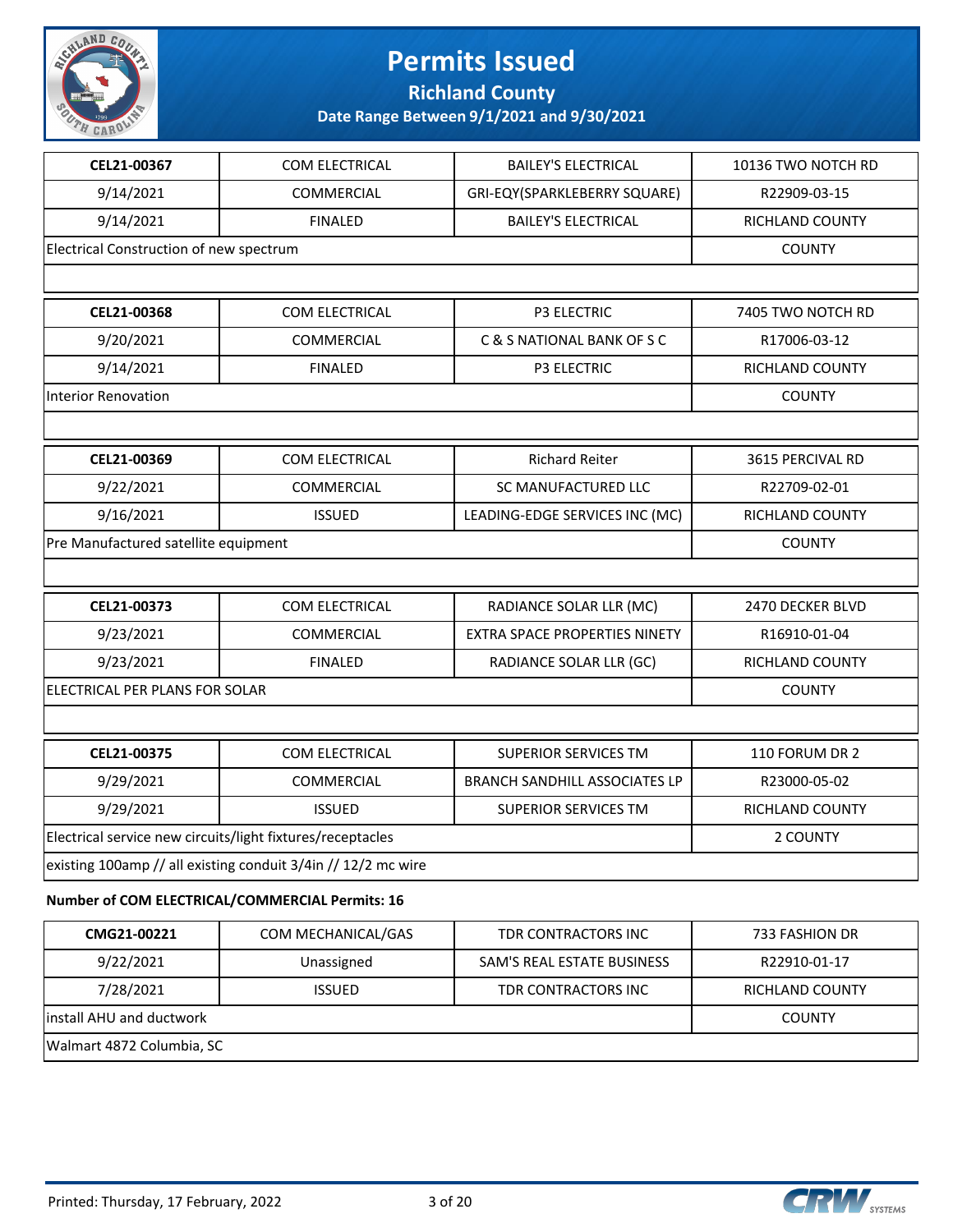

**Richland County**

| CMG21-00244                                                | COM MECHANICAL/GAS                                                      | <b>BLACKWELDER HEATING &amp; AIR INC</b>                    | 9009 GARNERS FERRY RD |
|------------------------------------------------------------|-------------------------------------------------------------------------|-------------------------------------------------------------|-----------------------|
| 9/22/2021                                                  | Unassigned                                                              | HR DEVELOPERS LLC                                           | R21800-04-17          |
| 8/24/2021                                                  | <b>ISSUED</b>                                                           | <b>BLACKWELDER HEATING &amp; AIR INC</b>                    | RICHLAND COUNTY       |
| <b>Replacing RTUs</b>                                      |                                                                         |                                                             | <b>COUNTY</b>         |
|                                                            |                                                                         |                                                             |                       |
| CMG21-00246                                                | COM MECHANICAL/GAS                                                      | SIFCO MECHANICAL INC                                        | 1111 NORTHPOINT BLVD  |
| 9/14/2021                                                  | Unassigned                                                              | <b>HUECK FOILS LLC</b>                                      | R14900-01-26          |
| 8/24/2021                                                  | <b>ISSUED</b>                                                           | SIFCO MECHANICAL INC                                        | RICHLAND COUNTY       |
| <b>Constantia New Building</b>                             |                                                                         |                                                             | <b>COUNTY</b>         |
|                                                            |                                                                         |                                                             |                       |
| CMG21-00252                                                | COM MECHANICAL/GAS                                                      | HUGH JACK ANDERSON INC                                      | 9009 GARNERS FERRY RD |
| 9/2/2021                                                   | Unassigned                                                              | HR DEVELOPERS LLC                                           | R21800-04-17          |
| 8/31/2021                                                  | <b>FINALED</b>                                                          | HUGH JACK ANDERSON INC                                      | RICHLAND COUNTY       |
| Gas piping for new AC unit on roof of building             |                                                                         |                                                             | <b>COUNTY</b>         |
|                                                            |                                                                         |                                                             |                       |
| CMG21-00253                                                | COM MECHANICAL/GAS                                                      | CENTRAL HEATING & AIR COND SVC<br><b>INC</b>                | 10136 TWO NOTCH RD D  |
| 9/22/2021                                                  | Unassigned                                                              | GRI-EQY(SPARKLEBERRY SQUARE)                                | R22909-03-16          |
| 9/1/2021                                                   | <b>FINALED</b>                                                          | CENTRAL HEATING & AIR COND SVC<br><b>INC</b>                | RICHLAND COUNTY       |
| Add 1 ductless split system, new duct work and thermostats | <b>D COUNTY</b>                                                         |                                                             |                       |
|                                                            | Existing equipment to remain, no work on exhaust fans or roof top units |                                                             |                       |
| CMG21-00254                                                | COM MECHANICAL/GAS                                                      | PEOPLES CHOICE PLUMBING                                     | 1601 BROAD RIVER RD A |
| 9/9/2021                                                   | Unassigned                                                              | <b>BOOZER SHOPPING CENTER INC</b>                           | R07308-01-02A         |
| 9/8/2021                                                   | <b>FINALED</b>                                                          | PEOPLES CHOICE PLUMBING                                     | RICHLAND COUNTY       |
|                                                            | Installation of Natural Gas in connection with cooking equip            |                                                             | A COUNTY              |
|                                                            |                                                                         |                                                             |                       |
| CMG21-00256                                                | COM MECHANICAL/GAS                                                      | <b>CASSELL BROTHERS HEATING &amp;</b><br><b>COOLING LLC</b> | 3366 KENNERLY RD      |
| 9/22/2021                                                  | Unassigned                                                              | <b>SPEARES TRUST</b>                                        | R02700-04-12          |
| 9/9/2021                                                   | <b>ISSUED</b>                                                           | <b>CASSELL BROTHERS HEATING &amp;</b><br><b>COOLING LLC</b> | RICHLAND COUNTY       |
| INSTALL 2.5 TON SPLIT HEAT PUMP                            | <b>COUNTY</b>                                                           |                                                             |                       |
| 3366 KENNERLY RD                                           |                                                                         |                                                             |                       |

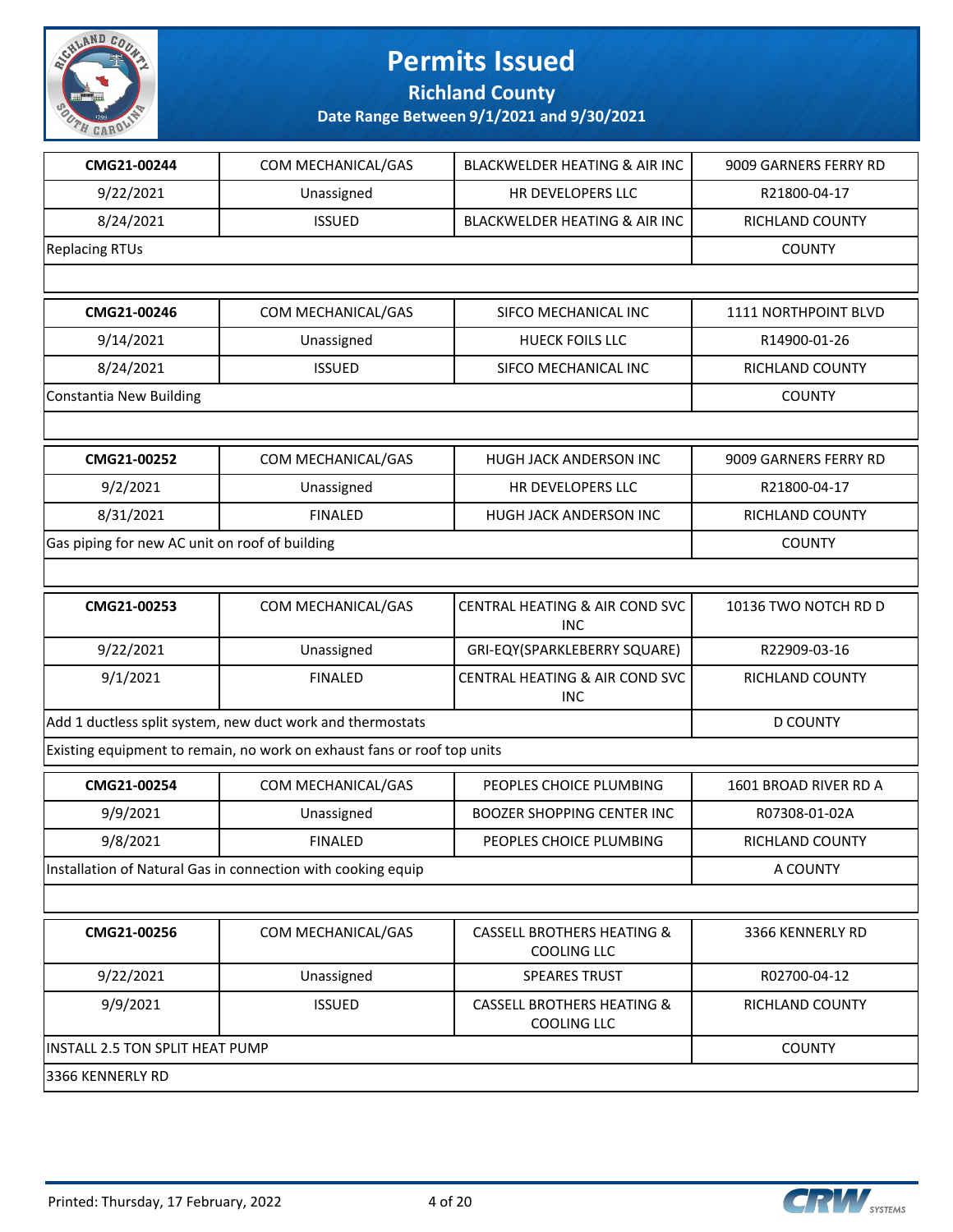

**Richland County**

**Date Range Between 9/1/2021 and 9/30/2021**

| CMG21-00257                                    | COM MECHANICAL/GAS | CAROLINA CONDITIONS LLC                     | 8512 TWO NOTCH RD       |
|------------------------------------------------|--------------------|---------------------------------------------|-------------------------|
| 9/22/2021                                      | Unassigned         | TEN Z SC BOWLING INC                        | R19901-01-01            |
| 9/14/2021                                      | <b>ISSUED</b>      | CAROLINA CONDITIONS LLC                     | RICHLAND COUNTY         |
| <b>HVAC</b> replacement                        |                    |                                             | <b>COUNTY</b>           |
|                                                |                    |                                             |                         |
| CMG21-00258                                    | COM MECHANICAL/GAS | CAPSTONE MECHANICAL LLC                     | 10136 TWO NOTCH RD 107B |
| 9/22/2021                                      | Unassigned         | The Vireo Group                             | R22909-03-15            |
| 9/15/2021                                      | <b>FINALED</b>     | CAPSTONE MECHANICAL LLC                     | RICHLAND COUNTY         |
| Replace (7) HVAC                               |                    |                                             | 107B COUNTY             |
|                                                |                    |                                             |                         |
| CMG21-00259                                    | COM MECHANICAL/GAS | AES MECHANICAL SERVICES GROUP<br><b>INC</b> | 10204 TWO NOTCH RD      |
| 9/22/2021                                      | Unassigned         | <b>TARGET CORPORATION</b>                   | R22909-02-08            |
| 9/16/2021                                      | <b>FINALED</b>     | AES MECHANICAL SERVICES GROUP<br><b>INC</b> | RICHLAND COUNTY         |
| Remove and replace one split system HVAC unit. | <b>COUNTY</b>      |                                             |                         |
|                                                |                    |                                             |                         |
| CMG21-00260                                    | COM MECHANICAL/GAS | CAROLINA RESTAURANT SERVICES<br><b>INC</b>  | 4431 BLUFF RD           |
| 9/30/2021                                      | Unassigned         | <b>ELSHARIF SARA</b>                        | R13400-02-03            |
| 9/21/2021                                      | <b>ISSUED</b>      | CAROLINA RESTAURANT SERVICES<br><b>INC</b>  | RICHLAND COUNTY         |
| Install 10ft Hood                              |                    |                                             | <b>COUNTY</b>           |
|                                                |                    |                                             |                         |
| CMG21-00261                                    | COM MECHANICAL/GAS | <b>CUZ PLUMBING LLC</b>                     | 8502 TWO NOTCH RD E     |
| 9/21/2021                                      | Unassigned         |                                             | R19901-01-07            |
| 9/21/2021                                      | <b>FINALED</b>     | <b>CUZ PLUMBING LLC</b>                     | RICHLAND COUNTY         |
| <b>GAS LINE TEST</b>                           |                    |                                             | E COUNTY                |
|                                                |                    |                                             |                         |
|                                                |                    |                                             |                         |

#### **Number of COM MECHANICAL/GAS/Unassigned Permits: 12**

| CPL21-00129              | <b>COM PLUMBING</b> | PLUMB TIME PLUMBING & DRAIN<br><b>SERVICES</b> | 1055 SPARKLEBERRY LN EXT O |
|--------------------------|---------------------|------------------------------------------------|----------------------------|
| 9/22/2021                | Unassigned          | <b>SHAMOKIN ENTERPRISE</b>                     | R22905-06-07               |
| 8/30/2021                | <b>ISSUED</b>       | PLUMB TIME PLUMBING & DRAIN<br><b>SERVICES</b> | RICHLAND COUNTY            |
| <b>RELOCATE LAVATORY</b> |                     |                                                | <b>COUNTY</b>              |
|                          |                     |                                                |                            |

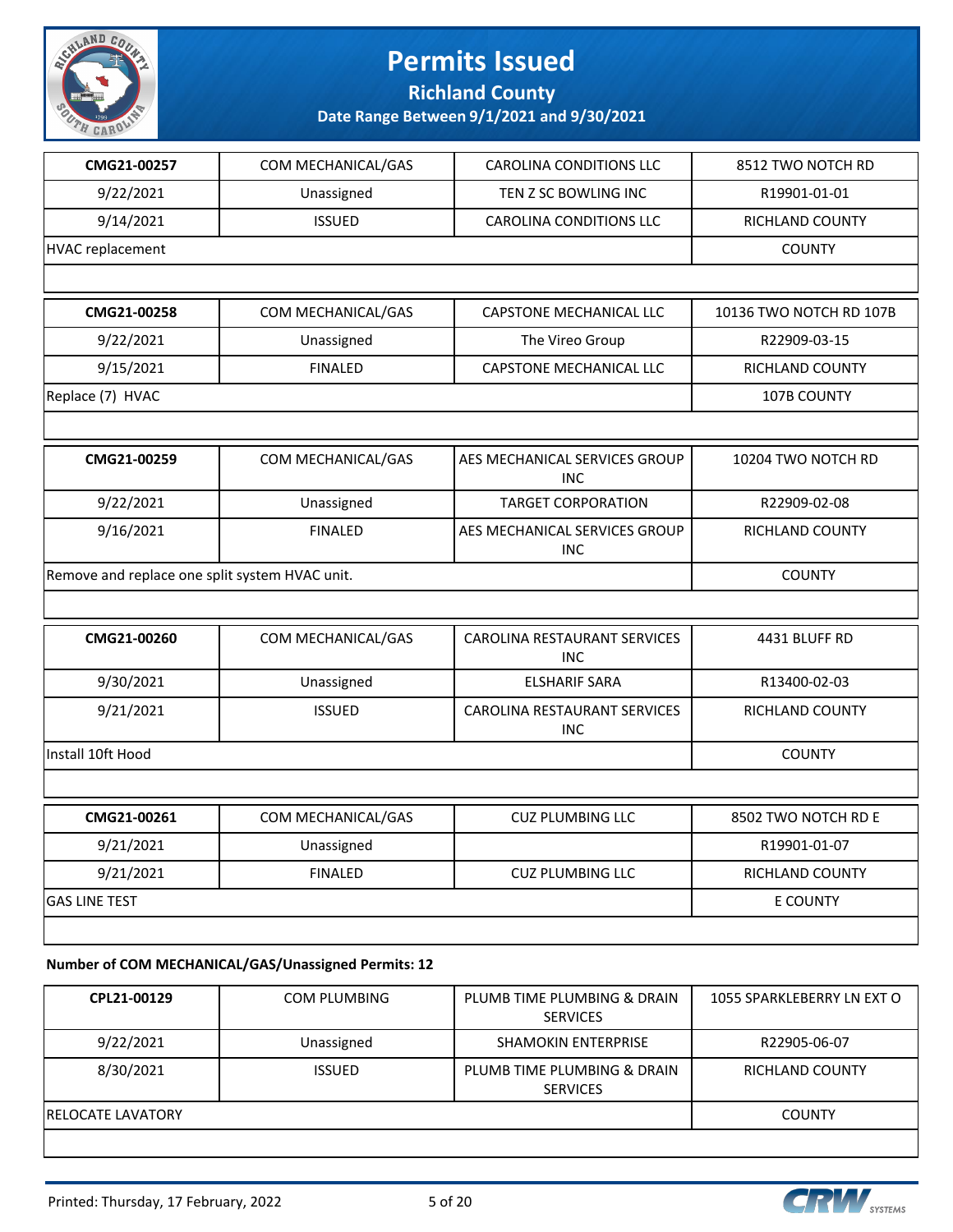

**Richland County**

| CPL21-00131                                         | COM PLUMBING        | PEAK PLUMBING & GAS LLC                        | 8907 TWO NOTCH RD F      |
|-----------------------------------------------------|---------------------|------------------------------------------------|--------------------------|
| 9/13/2021                                           | Unassigned          | 8907 ASSOCIATES A                              | R19902-06-13             |
| 9/7/2021                                            | <b>FINALED</b>      | PEAK PLUMBING & GAS LLC                        | RICHLAND COUNTY          |
| Install ADA toilet, 2 lavatories, drinking fountain |                     |                                                | <b>F COUNTY</b>          |
|                                                     |                     |                                                |                          |
| CPL21-00132                                         | <b>COM PLUMBING</b> | <b>CUZ PLUMBING LLC</b>                        | 817 SAINT ANDREWS RD 101 |
| 9/8/2021                                            | Unassigned          | <b>GATOR ST ANDREWS LLC</b>                    | R06008-01-07             |
| 9/8/2021                                            | <b>ISSUED</b>       | KIRJO CONTRACTING SERVICES LLC                 | <b>RICHLAND COUNTY</b>   |
| 5 TOLIETS, 4 LAVATORIES, 1 WATER COOLER             |                     |                                                | 101 COUNTY               |
|                                                     |                     |                                                |                          |
| CPL21-00133                                         | COM PLUMBING        | PEOPLES CHOICE PLUMBING                        | 1601 BROAD RIVER RD A    |
| 9/14/2021                                           | Unassigned          | <b>BOOZER SHOPPING CENTER INC</b>              | R07308-01-02A            |
| 9/14/2021                                           | <b>FINALED</b>      |                                                | RICHLAND COUNTY          |
| Plumbing rough/ plumbing Final                      |                     |                                                | A COUNTY                 |
|                                                     |                     |                                                |                          |
| CPL21-00134                                         | <b>COM PLUMBING</b> | PIEDMONT PLUMBERS OF<br><b>COLUMBIA SC LLR</b> | 6327 SHAKESPEARE RD      |
| 9/21/2021                                           | Unassigned          | <b>COMMUNITY ASSISTANCE</b><br><b>PROVIDER</b> | R14215-13-13             |
| 9/15/2021                                           | <b>ISSUED</b>       | PIEDMONT PLUMBERS OF<br><b>COLUMBIA SC LLR</b> | RICHLAND COUNTY          |
| commercial plumbing                                 |                     |                                                | <b>COUNTY</b>            |
|                                                     |                     |                                                |                          |
| CPL21-00135                                         | COM PLUMBING        | <b>HOUSTON'S PLUMBING COMPANY</b>              | 10136 TWO NOTCH RD 107C1 |
| 9/16/2021                                           | Unassigned          | GRI-EQY(SPARKLEBERRY SQUARE)                   | R22909-03-15             |
| 9/16/2021                                           | <b>FINALED</b>      | HOUSTON'S PLUMBING COMPANY                     | RICHLAND COUNTY          |
| installind new break room sink and water lines      |                     |                                                | 107C1 COUNTY             |
|                                                     |                     |                                                |                          |
| CPL21-00136                                         | COM PLUMBING        | DERRICK PLUMBING INC                           | 1111 NORTHPOINT BLVD     |
| 9/22/2021                                           | Unassigned          | <b>HUECK FOILS LLC</b>                         | R14900-01-26             |
| 9/17/2021                                           | <b>ISSUED</b>       | DERRICK PLUMBING INC                           | RICHLAND COUNTY          |
| Plumbing per plans                                  | <b>COUNTY</b>       |                                                |                          |
|                                                     |                     |                                                |                          |

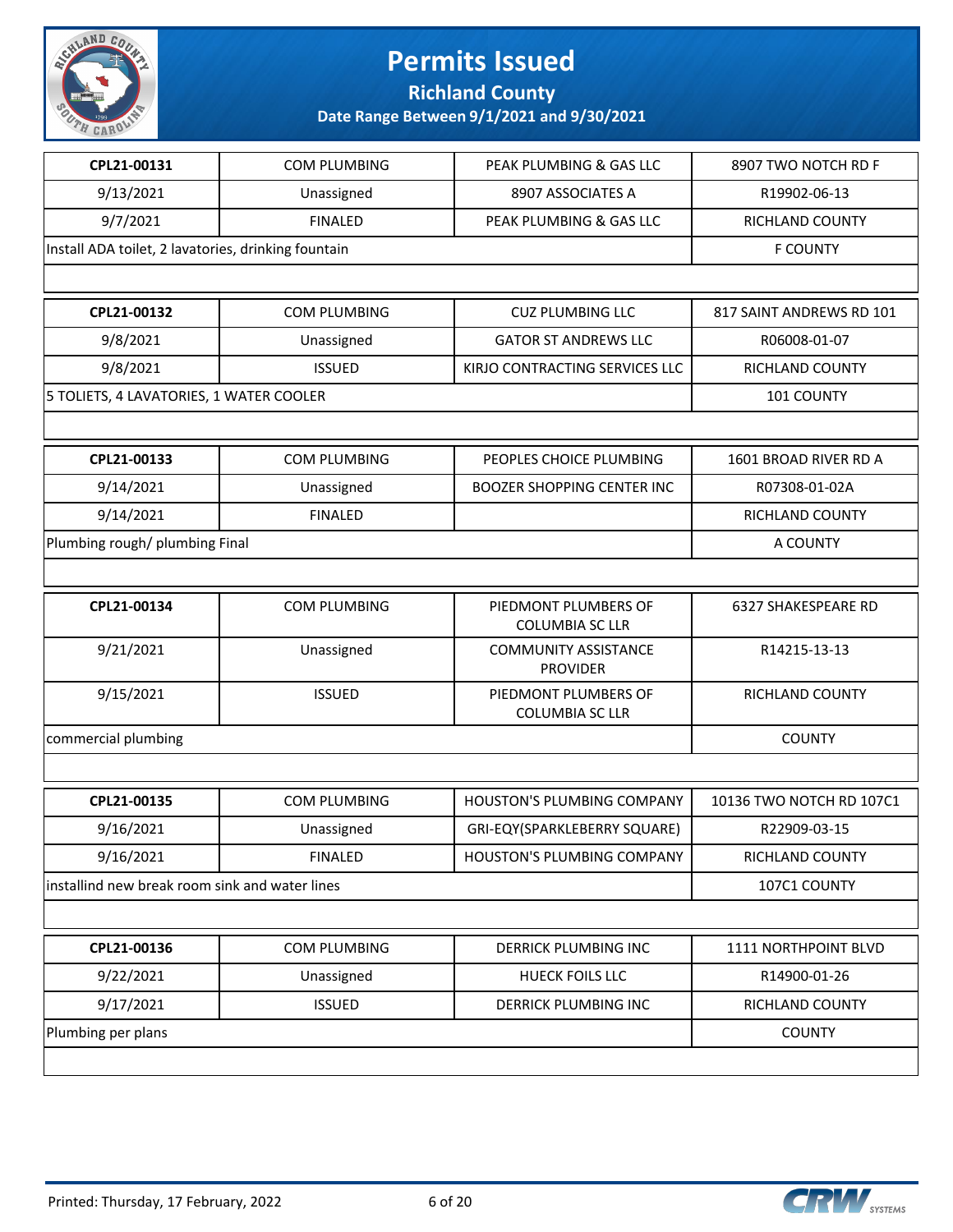

**Richland County**

**Date Range Between 9/1/2021 and 9/30/2021**

| CPL21-00137                     | COM PLUMBING        | Martina Sekula                                   | 2609 SEMINOLE RD       |
|---------------------------------|---------------------|--------------------------------------------------|------------------------|
| 9/24/2021                       | Unassigned          | Hope Church Of Columbia                          | R06015-04-06           |
| 9/23/2021                       | <b>FINALED</b>      | MEETZE PLUMBING CO INC                           | RICHLAND COUNTY        |
| Interior rough-in of plumbing   |                     |                                                  | <b>COUNTY</b>          |
|                                 |                     |                                                  |                        |
| CPL21-00138                     | <b>COM PLUMBING</b> | <b>VOUCH PROFESSIONAL SERVICES</b><br>LLC        | 1327 BROAD RIVER RD B  |
| 9/23/2021                       | Unassigned          | <b>GRIFFITH JAMES</b>                            | R07307-02-04           |
| 9/23/2021                       | <b>ISSUED</b>       | <b>VOUCH PROFESSIONAL SERVICES</b><br><b>LLC</b> | RICHLAND COUNTY        |
| Install sinks and water cooler  |                     |                                                  | <b>B COUNTY</b>        |
|                                 |                     |                                                  |                        |
| CPL21-00140                     | <b>COM PLUMBING</b> | DYLMAC PLUMBING INC                              | 7405 TWO NOTCH RD      |
| 9/30/2021                       | Unassigned          | C & S NATIONAL BANK OF S C                       | R17006-03-12           |
| 9/29/2021                       | <b>FINALED</b>      | DYLMAC PLUMBING INC                              | <b>RICHLAND COUNTY</b> |
| Rearranging bathrooms           |                     |                                                  | <b>COUNTY</b>          |
|                                 |                     |                                                  |                        |
| CPL21-00141                     | <b>COM PLUMBING</b> | <b>CUZ PLUMBING LLC</b>                          | 7202 FAIRFIELD RD      |
| 9/29/2021                       | Unassigned          | GKS 1 LLC                                        | R11905-01-16           |
| 9/29/2021                       | <b>ISSUED</b>       | <b>CUZ PLUMBING LLC</b>                          | <b>RICHLAND COUNTY</b> |
| <b>ROUGH IN PLUMB PER PLANS</b> |                     |                                                  | <b>COUNTY</b>          |
|                                 |                     |                                                  |                        |

#### **Number of COM PLUMBING/Unassigned Permits: 11**

| CRF21-00091                                   | COM ROOFING        | THE RED SHIRT GUYS ROOFING LLC | 1227 ROSEWOOD DR        |
|-----------------------------------------------|--------------------|--------------------------------|-------------------------|
| 9/22/2021                                     | Unassigned         | <b>C3M PROPERTIES LLC</b>      | R11208-03-04            |
| 8/31/2021                                     | <b>ISSUED</b>      | THE RED SHIRT GUYS ROOFING LLC | <b>RICHLAND COUNTY</b>  |
| Uniflex One Fash Seam Sealer Repair (Coating) |                    |                                | <b>COUNTY</b>           |
| Flat Roof Repair                              |                    |                                |                         |
| CRF21-00092                                   | <b>COM ROOFING</b> | <b>GRAHAM WELBORN</b>          | 1001 GEORGE ROGERS BLVD |
| 9/22/2021                                     | Unassigned         |                                | R11282-00-00            |
| 9/9/2021                                      | <b>ISSUED</b>      | <b>GRAHAM WELBORN</b>          | <b>RICHLAND COUNTY</b>  |
| REPAIR/REPLACEMENT                            |                    |                                | <b>COUNTY</b>           |
|                                               |                    |                                |                         |

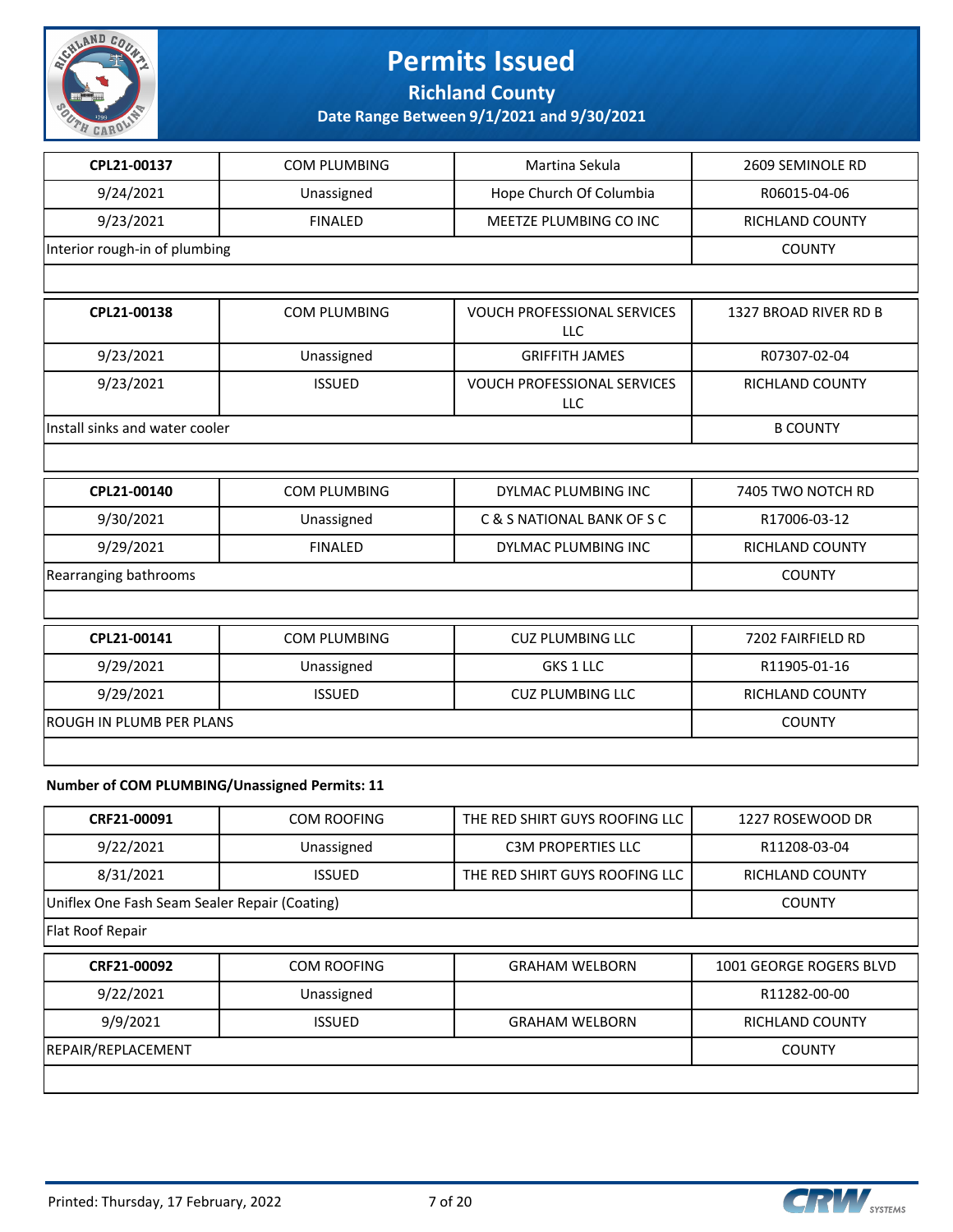

**Richland County**

**Date Range Between 9/1/2021 and 9/30/2021**

| CRF21-00093      | COM ROOFING   | <b>BURGIN RESIDENTIAL &amp;</b><br><b>COMMERCIAL SVCS INC</b> | 1925 JOHNSON MARINA RD |
|------------------|---------------|---------------------------------------------------------------|------------------------|
| 9/28/2021        | Unassigned    | LIGHTHOUSE MARINA LP                                          | R01410-03-08           |
| 9/10/2021        | <b>ISSUED</b> | <b>BURGIN RESIDENTIAL &amp;</b><br><b>COMMERCIAL SVCS INC</b> | RICHLAND COUNTY        |
| Roof Replacement |               |                                                               | <b>COUNTY</b>          |
|                  |               |                                                               |                        |

| CRF21-00094 | COM ROOFING   | BETHEL CONSTRUCTION OF SC | 9120 GARNERS FERRY RD  |
|-------------|---------------|---------------------------|------------------------|
| 9/23/2021   | Unassigned    | JOHNSON I S LEEVY         | R21800-03-03           |
| 9/22/2021   | <b>ISSUED</b> | BETHEL CONSTRUCTION OF SC | <b>RICHLAND COUNTY</b> |
|             |               |                           | <b>COUNTY</b>          |
|             |               |                           |                        |

#### **Number of COM ROOFING/Unassigned Permits: 4**

| CBD21-00232                            | COMMERCIAL ADD & ADD/ALT | <b>BURRISS BUILDING SYSTEMS INC</b>     | <b>2090 DUTCH FORK RD</b> |
|----------------------------------------|--------------------------|-----------------------------------------|---------------------------|
| 9/14/2021                              | <b>ADDITION</b>          | <b>CRIPPS TIMOTHY LEE &amp; CYNTHIA</b> | R01511-02-01              |
| 7/15/2021                              | CO ISSUED                | <b>BURRISS BUILDING SYSTEMS INC</b>     | RICHLAND COUNTY           |
| 20' x 25' Shed/Roof for Walk-in Cooler |                          |                                         | <b>COUNTY</b>             |
|                                        |                          |                                         |                           |

#### **Number of COMMERCIAL ADD & ADD/ALT/ADDITION Permits: 1**

| CBD21-00099                                        | <b>COMMERCIAL ALTERATIONS</b>                                        | DAVIS ARCHITECTURE INC                      | 1955 LEGRAND RD        |
|----------------------------------------------------|----------------------------------------------------------------------|---------------------------------------------|------------------------|
| 9/7/2021                                           | Unassigned                                                           | Christian J Schnider                        | R17110-01-01           |
| 4/22/2021                                          | <b>FINALED</b>                                                       | CGI DEVELOPMENT INC                         | <b>RICHLAND COUNTY</b> |
| Revision to CBD20-00175                            |                                                                      |                                             | <b>COUNTY</b>          |
| Change in use - interior alteration                |                                                                      |                                             |                        |
| CBD21-00251                                        | <b>COMMERCIAL ALTERATIONS</b>                                        | SACON LLC (GC)                              | 1001 CAROLINA PINES DR |
| 9/2/2021                                           | Unassigned                                                           | <b>BECKNELL PROPERTIES</b>                  | R17600-01-34           |
| 7/30/2021                                          | <b>FINALED</b>                                                       | SACON LLC (GC)                              | <b>RICHLAND COUNTY</b> |
| Supply and install ceiling cloud for new equipment | <b>COUNTY</b>                                                        |                                             |                        |
|                                                    | 75' x 100' with turn down perimeter seismic grid system in warehouse |                                             |                        |
| CBD21-00256                                        | <b>COMMERCIAL ALTERATIONS</b>                                        | LBP CONSTR & TELECOM SOLUTION<br><b>LLC</b> | 3722 RIVER DR          |
| 9/7/2021                                           | Unassigned                                                           |                                             | R09103-06-03           |
| 8/5/2021                                           | <b>FINALED</b>                                                       | LBP CONSTR & TELECOM SOLUTION<br><b>LLC</b> | RICHLAND COUNTY        |
| ADDING EXTERIOR DOOR                               |                                                                      |                                             | <b>COUNTY</b>          |
|                                                    |                                                                      |                                             |                        |

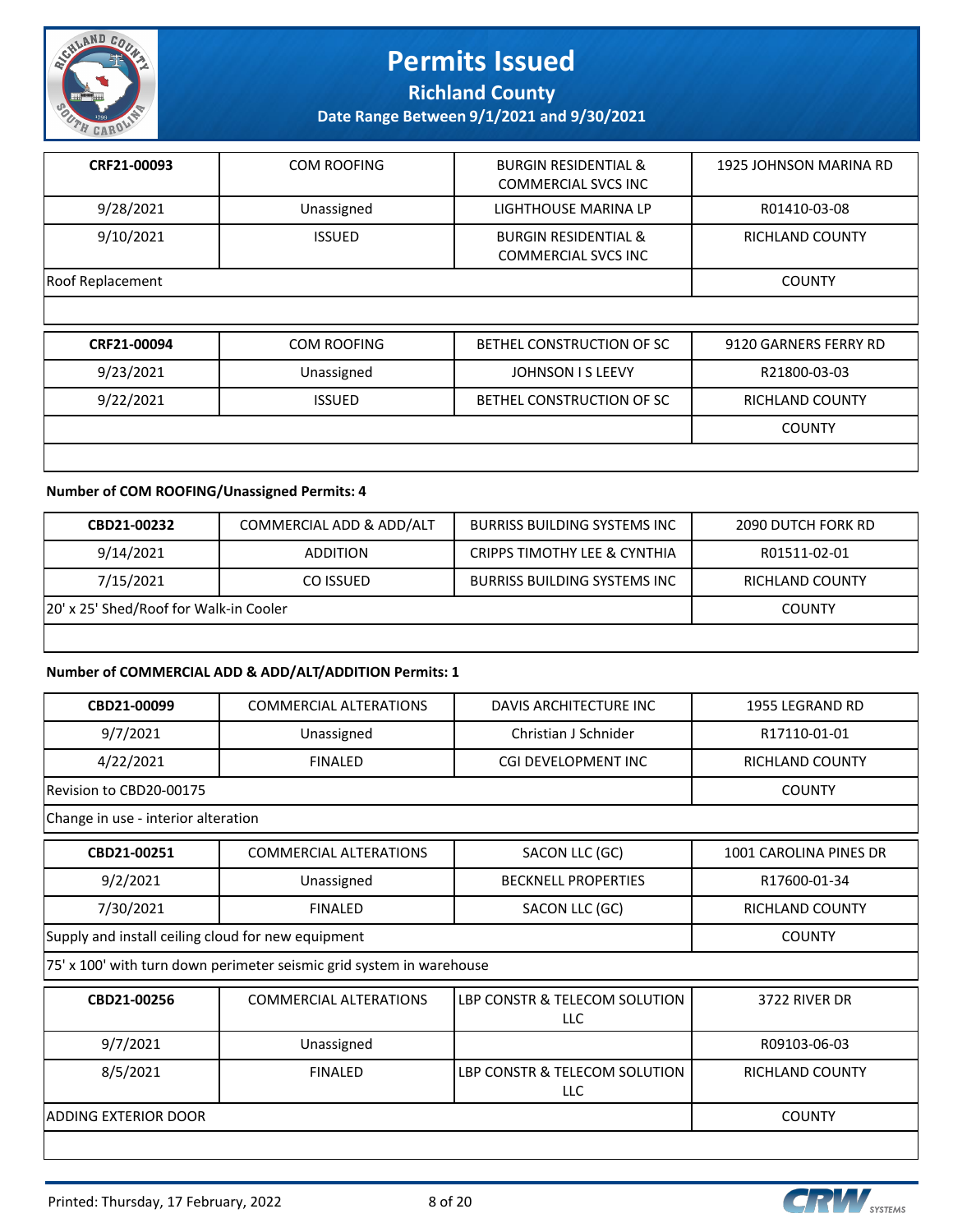

**Richland County**

**Date Range Between 9/1/2021 and 9/30/2021**

| CBD21-00258                                                  | <b>COMMERCIAL ALTERATIONS</b>                               | SACON LLC (GC)                                      | 10136 TWO NOTCH RD 107C |  |
|--------------------------------------------------------------|-------------------------------------------------------------|-----------------------------------------------------|-------------------------|--|
| 9/2/2021                                                     | Unassigned                                                  |                                                     | R22909-03-15            |  |
| 8/6/2021                                                     | <b>FINALED</b>                                              | SACON LLC (GC)                                      | RICHLAND COUNTY         |  |
|                                                              | Install demising wall, single door entrance & ADA restroom  |                                                     | <b>107C COUNTY</b>      |  |
|                                                              | This work is in addition to the existing permit CBD21-00171 |                                                     |                         |  |
| CBD21-00260                                                  | <b>COMMERCIAL ALTERATIONS</b>                               | KENNETH SCOTT BUILDERS INC                          | 110 FORUM DR 2          |  |
| 9/17/2021                                                    | Unassigned                                                  | <b>BRANCH SANDHILL ASSOCIATES LP</b>                | R23000-05-02            |  |
| 8/10/2021                                                    | <b>FINALED</b>                                              | KENNETH SCOTT BUILDERS INC                          | <b>RICHLAND COUNTY</b>  |  |
| interior upfit to accommodate new Miracle Ear testing center |                                                             |                                                     | 2 COUNTY                |  |
|                                                              |                                                             |                                                     |                         |  |
| CBD21-00274                                                  | <b>COMMERCIAL ALTERATIONS</b>                               | DHEYAZAN ALGAMAL                                    | 10050 TWO NOTCH RD 7    |  |
| 9/17/2021                                                    | Unassigned                                                  |                                                     | R22808-02-28            |  |
| 8/23/2021                                                    | <b>FINALED</b>                                              | <b>COMPLETE SOLUTIONS</b><br><b>CONTRACTING LLC</b> | <b>RICHLAND COUNTY</b>  |  |
| UPFIT TO SMOK"N HOT TOBACCO & VAPE LLC                       |                                                             |                                                     | 7 COUNTY                |  |
| Good Afternoon,                                              |                                                             |                                                     |                         |  |

My client would like to withdraw his permit with us and go with another contractor to complete the scope. I have never rescinded a permit before and wanted to know the correct process and protocol to move forward. My company is Azalea Building Group and thus far we have passed building plan review by Keith Benton. Currently we owe \$52.66, would you like for us to pay this we are more than happy to? The permit # is Permit #CBD21-00274. Please let me know if you need any additional information.

Thank you,

CJ Disharoon

803.622.9258

cj@phaseone.design

P H A S E O N E

| CBD21-00281                                                                     | <b>COMMERCIAL ALTERATIONS</b> | <b>COHN CONSTRUCTION SERVICES LLC</b> | 1602 ANDREWS RD |  |
|---------------------------------------------------------------------------------|-------------------------------|---------------------------------------|-----------------|--|
| 9/20/2021                                                                       | Unassigned                    | COHN 1602 ANDREWS LLC                 | R11213-01-01    |  |
| 8/25/2021                                                                       | <b>FINALED</b>                | <b>COHN CONSTRUCTION SERVICES LLC</b> | RICHLAND COUNTY |  |
| Upgrade existing restrooms / egress paths<br><b>COUNTY</b>                      |                               |                                       |                 |  |
| Update restrooms to ADA compliance & add necessary egress / emergency lighting. |                               |                                       |                 |  |

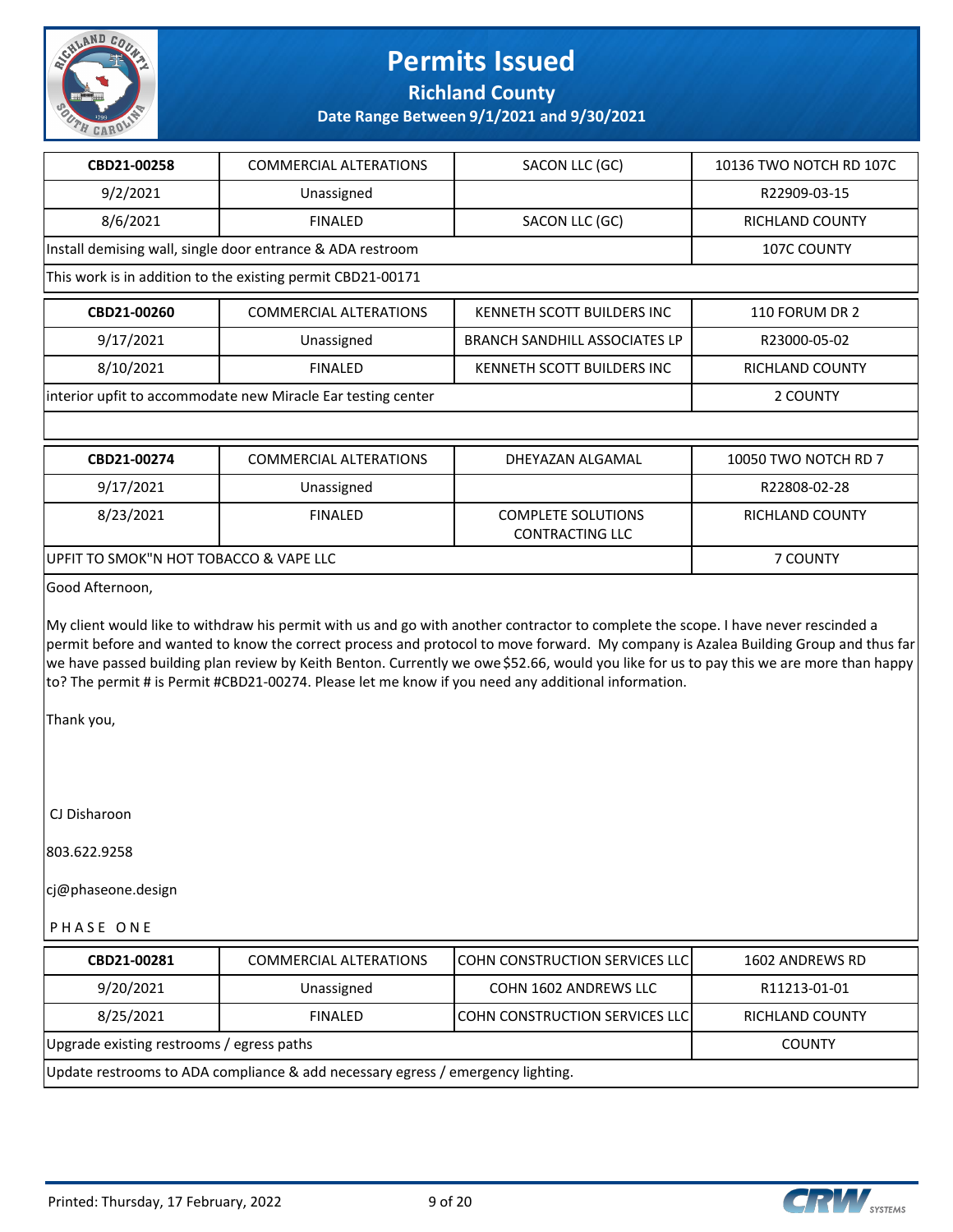

**Richland County**

**Date Range Between 9/1/2021 and 9/30/2021**

| CBD21-00282                            | <b>COMMERCIAL ALTERATIONS</b>    | Wilkerson Architects LLC            | 832 DUTCH SQUARE BLVD  |
|----------------------------------------|----------------------------------|-------------------------------------|------------------------|
| 9/21/2021                              | Unassigned                       | <b>M&amp;D PROPERTIES LLC</b>       | R07401-07-18           |
| 8/26/2021                              | <b>FINALED</b>                   | SMIG CONSTRUCTION LLC               | <b>RICHLAND COUNTY</b> |
| Commercial Credit Two Tenant Occupancy |                                  |                                     | <b>COUNTY</b>          |
|                                        |                                  |                                     |                        |
| CBD21-00286                            | <b>COMMERCIAL ALTERATIONS</b>    | <b>BURRISS BUILDING SYSTEMS INC</b> | 5900 SHAKESPEARE RD    |
| 9/28/2021                              | Unassigned                       | Wright Properties, LTD.             | R14210-08-31           |
| 9/2/2021                               | <b>ISSUED</b>                    | <b>BURRISS BUILDING SYSTEMS INC</b> | <b>RICHLAND COUNTY</b> |
| Upfit on 3525 Sq Ft Unit               |                                  |                                     | <b>COUNTY</b>          |
|                                        |                                  |                                     |                        |
| CBD21-00287                            | <b>COMMERCIAL ALTERATIONS</b>    | <b>BURRISS BUILDING SYSTEMS INC</b> | 5900 SHAKESPEARE RD    |
| 9/28/2021                              | Unassigned                       | <b>MESA ASSOCIATES</b>              | R14210-08-31           |
| 9/2/2021                               | <b>ISSUED</b>                    | <b>BURRISS BUILDING SYSTEMS INC</b> | RICHLAND COUNTY        |
| Upfit on 1425 Sq Ft Unit               |                                  |                                     | <b>COUNTY</b>          |
|                                        |                                  |                                     |                        |
| CBD21-00292                            | <b>COMMERCIAL ALTERATIONS</b>    | TEC HOLDING LLC                     | 500 SHERIDAN DR        |
| 9/9/2021                               | Unassigned                       | TEC HOLDING LLC                     | R20115-07-22           |
| 9/9/2021                               | <b>FINALED</b>                   | TEC HOLDING LLC                     | <b>RICHLAND COUNTY</b> |
| FROM RESIDENTAL TO GROUP HOME          |                                  |                                     | <b>COUNTY</b>          |
|                                        |                                  |                                     |                        |
| CBD21-00293                            | <b>COMMERCIAL ALTERATIONS</b>    | <b>TEC HOLDING LLC</b>              | 309 LOST TREE DR       |
| 9/9/2021                               | Unassigned                       |                                     | R20110-02-21           |
| 9/9/2021                               | <b>FINALED</b>                   | TEC HOLDING LLC                     | RICHLAND COUNTY        |
|                                        | <b>RESIDENTIAL TO GROUP HOME</b> |                                     |                        |
|                                        |                                  |                                     |                        |
|                                        |                                  |                                     |                        |

#### **Number of COMMERCIAL ALTERATIONS/Unassigned Permits: 12**

| CMOD21-00003                                          | COMMERCIAL MODULAR | CARLISLE ASSOCIATES INC. | 797 OLD CLEMSON RD |
|-------------------------------------------------------|--------------------|--------------------------|--------------------|
| 9/1/2021                                              | Unassigned         | FN America, LLC          | R25800-07-01       |
| 7/1/2021                                              | <b>FINALED</b>     | <b>HARVEY MCDONALD</b>   | RICHLAND COUNTY    |
| Installation of a single-wide modular office building |                    |                          | <b>COUNTY</b>      |
|                                                       |                    |                          |                    |

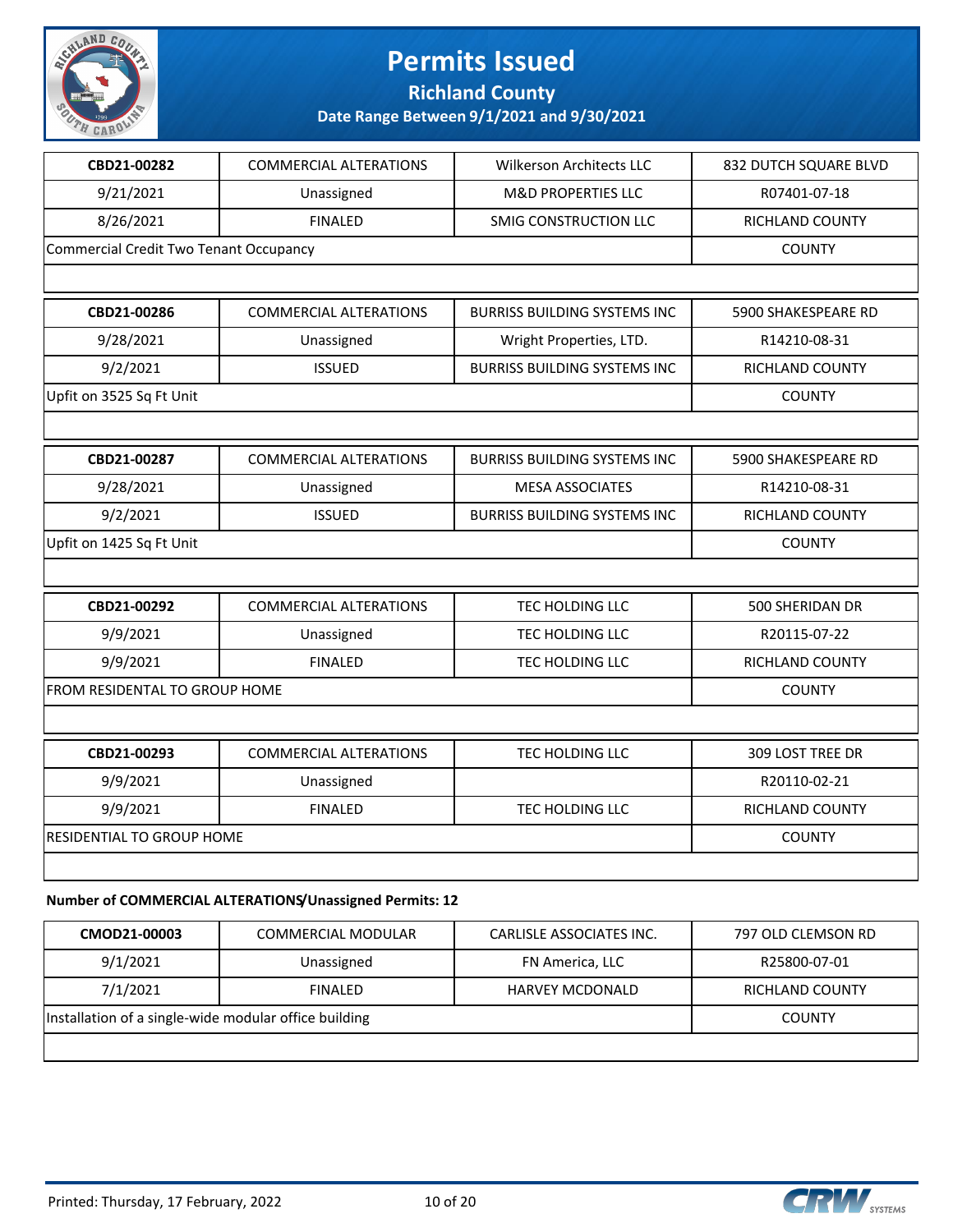

**Richland County**

**Date Range Between 9/1/2021 and 9/30/2021**

| CMOD21-00004                                           | COMMERCIAL MODULAR | CARLISLE ASSOCIATES INC. | 797 OLD CLEMSON RD     |
|--------------------------------------------------------|--------------------|--------------------------|------------------------|
| 9/1/2021                                               | Unassigned         | FN America, LLC          | R25800-07-01           |
| 7/1/2021                                               | <b>FINALED</b>     | <b>HARVEY MCDONALD</b>   | <b>RICHLAND COUNTY</b> |
| Installation of a double-wide modular office building. | <b>COUNTY</b>      |                          |                        |
| <b>FN America, LLC</b>                                 |                    |                          |                        |

#### **Number of COMMERCIAL MODULAR/Unassigned Permits: 2**

| CBD21-00123                                 | <b>COMMERCIAL NEW</b><br><b>CONSTRUCTION</b>                                 | ROBERTSON LOIA ROOF PC                      | 10136 TWO NOTCH RD     |
|---------------------------------------------|------------------------------------------------------------------------------|---------------------------------------------|------------------------|
| 9/28/2021                                   | <b>NEW BUILDING</b>                                                          | <b>GRI-EQY LLC</b>                          | R22909-03-15           |
| 5/7/2021                                    | CO ISSUED                                                                    | <b>BRYANT &amp; COMPANY INC</b>             | <b>RICHLAND COUNTY</b> |
|                                             | Kroger Fuel Center being built in existing Kroger parkinglot                 |                                             | <b>COUNTY</b>          |
|                                             | Existing retail building will be demolished, fuel center will take its place |                                             |                        |
| CBD21-00186                                 | <b>COMMERCIAL NEW</b><br><b>CONSTRUCTION</b>                                 | <b>CAROLINA CARPORTS INC</b>                | 2712 TROTTER RD        |
| 9/10/2021                                   | <b>NEW BUILDING</b>                                                          | <b>LANDMARK BAPTIST CHURCH</b>              | R21900-09-06           |
| 6/14/2021                                   | <b>ISSUED</b>                                                                | <b>CAROLINA CARPORTS INC</b>                | <b>RICHLAND COUNTY</b> |
| detached metal open carport 24x21 on ground |                                                                              |                                             | <b>COUNTY</b>          |
|                                             |                                                                              |                                             |                        |
| CBD21-00283                                 | <b>COMMERCIAL NEW</b><br><b>CONSTRUCTION</b>                                 | LOW COUNTRY'S BEST HEATING &<br>COOLING(GC) | 249 FOX MEADOW LN      |
| 9/28/2021                                   | <b>NEW BUILDING</b>                                                          | <b>SCOTT BARBARA JONES</b>                  | R24700-10-15           |
| 8/31/2021                                   | <b>ISSUED</b>                                                                | LOW COUNTRY'S BEST HEATING &<br>COOLING(GC) | <b>RICHLAND COUNTY</b> |
| Construction of new commercial building     |                                                                              |                                             | <b>COUNTY</b>          |
|                                             |                                                                              |                                             |                        |
| CBD21-00288                                 | <b>COMMERCIAL NEW</b><br><b>CONSTRUCTION</b>                                 | <b>MCGEE CORPORATION</b>                    | 7202 FAIRFIELD RD      |
| 9/29/2021                                   | <b>NEW BUILDING</b>                                                          | GKS 1 LLC                                   |                        |
| 9/3/2021                                    | <b>ISSUED</b>                                                                | MCGEE CORPORATION                           | RICHLAND COUNTY        |
| To install (1) 24'x104' canopy              |                                                                              |                                             | <b>COUNTY</b>          |
| All electrical done by others               |                                                                              |                                             |                        |

**Number of COMMERCIAL NEW CONSTRUCTION/NEW BUILDING Permits: 4**

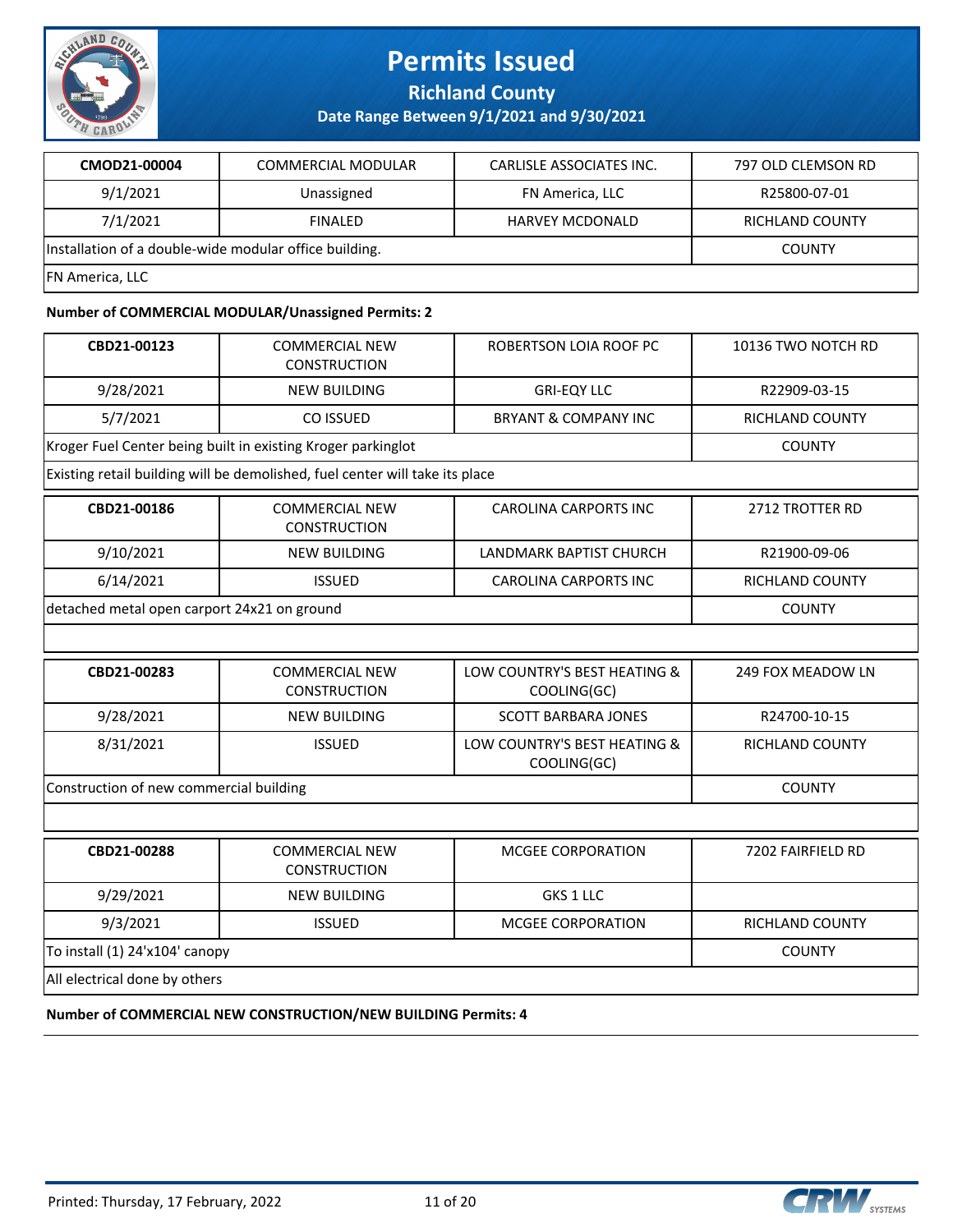

**Richland County**

**Date Range Between 9/1/2021 and 9/30/2021**

| CPV21-00002                                                                               | COMMERCIAL PHOTOVOLTAIC<br><b>SYSTEM</b> | RADIANCE SOLAR LLR (GC)       | 2470 DECKER BLVD       |
|-------------------------------------------------------------------------------------------|------------------------------------------|-------------------------------|------------------------|
| 9/23/2021                                                                                 | <b>ROOFTOP</b>                           | EXTRA SPACE PROPERTIES NINETY | R16910-01-04           |
| 8/24/2021                                                                                 | <b>FINALED</b>                           | RADIANCE SOLAR LLR (GC)       | <b>RICHLAND COUNTY</b> |
| Installing (2) inverters (1) panel, (1) service disconnect                                |                                          |                               | <b>COUNTY</b>          |
| The Utility company is Dominion Energy, but the company was not in your utility database. |                                          |                               |                        |

#### **Number of COMMERCIAL PHOTOVOLTAIC SYSTEM/ROOFTOP Permits: 1**

| CBD21-00273                                                                                      | <b>COMMERCIAL REPAIR</b>                                   | DAVID E LOOPER & COMPANY INC     | 1840 PINEVIEW DR       |  |  |
|--------------------------------------------------------------------------------------------------|------------------------------------------------------------|----------------------------------|------------------------|--|--|
| 9/14/2021                                                                                        | Unassigned                                                 | <b>BPI REAL ESTATE GROUP LLC</b> | R19000-01-05           |  |  |
| 8/23/2021                                                                                        | <b>FINALED</b>                                             | DAVID E LOOPER & COMPANY INC     | RICHLAND COUNTY        |  |  |
|                                                                                                  | Repair exterior wall damage and some interior finishes     |                                  | <b>COUNTY</b>          |  |  |
|                                                                                                  | Building is unsecured and needs to be repaired immediatly. |                                  |                        |  |  |
|                                                                                                  | ICONTRACTOR MUST PROVIDE FINAL JOB COST BEFORE FINAL       |                                  |                        |  |  |
| CBD21-00295                                                                                      | <b>COMMERCIAL REPAIR</b>                                   | <b>COLLINS &amp; WRIGHT INC</b>  | 8712 TWO NOTCH RD B    |  |  |
| 9/15/2021                                                                                        | Unassigned                                                 |                                  | R19901-01-05           |  |  |
| 9/15/2021                                                                                        | <b>ISSUED</b>                                              | <b>COLLINS &amp; WRIGHT INC</b>  | <b>RICHLAND COUNTY</b> |  |  |
| DRYWALL INSTALL                                                                                  |                                                            |                                  | <b>B COUNTY</b>        |  |  |
|                                                                                                  | WAITING ON A SIGNED CONTRACT                               |                                  |                        |  |  |
| CBD21-00301                                                                                      | <b>COMMERCIAL REPAIR</b>                                   | JOHNSON'S INTERIOR SERVICES LLC  | 2722 DECKER BLVD C     |  |  |
| 9/20/2021                                                                                        | Unassigned                                                 |                                  | R16908-08-04           |  |  |
| 9/20/2021                                                                                        | <b>FINALED</b>                                             | JOHNSON'S INTERIOR SERVICES LLC  | <b>RICHLAND COUNTY</b> |  |  |
| IINSTALL SLIDING PANELS FOR MERCHANDISE                                                          |                                                            |                                  | C COUNTY               |  |  |
| CONTACT TO BUSINESS LICENSE MS. CINNAMON 803-576-2276 TO UPDATE RICHLAND COUNTY BUSINESS LICENSE |                                                            |                                  |                        |  |  |
|                                                                                                  |                                                            |                                  |                        |  |  |

#### **Number of COMMERCIAL REPAIR/Unassigned Permits: 3**

| FPS21-00138          | FIRE PROTECTION SYSTEM ALARM | <b>CORNERSTONE SECURITY INC</b> | 6837 N TRENHOLM RD |
|----------------------|------------------------------|---------------------------------|--------------------|
| 9/9/2021             | Unassigned                   | WEST SHORE ARCADIA LLC          | R16907-01-04       |
| 8/31/2021            | <b>FINALED</b>               | <b>CORNERSTONE SECURITY INC</b> | RICHLAND COUNTY    |
| Replace three Panels |                              |                                 | <b>COUNTY</b>      |
| $I$ nialas 4 400     |                              |                                 |                    |

Bldgs 1,4 & 8

| FPS21-00139              | FIRE PROTECTION SYSTEM ALARM | <b>CORNERSTONE SECURITY INC</b> | 508 LONGTOWN RD        |
|--------------------------|------------------------------|---------------------------------|------------------------|
| 9/9/2021                 | Unassigned                   | KILLIAN TERRACE SC LLC          |                        |
| 8/31/2021                | <b>ISSUED</b>                | <b>CORNERSTONE SECURITY INC</b> | <b>RICHLAND COUNTY</b> |
| Replace Panel on Bldg. 1 |                              |                                 | <b>COUNTY</b>          |
|                          |                              |                                 |                        |

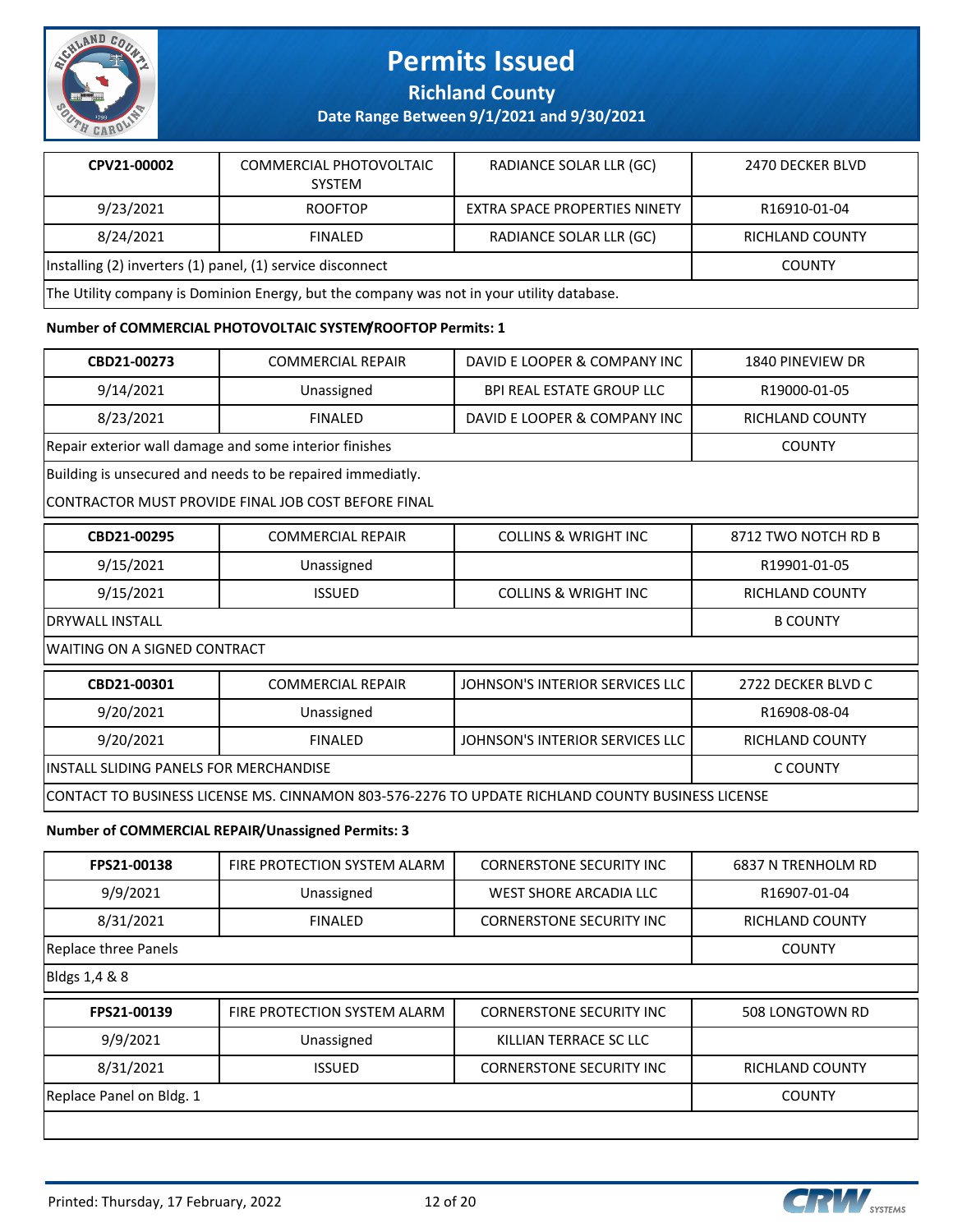

**Richland County**

**Date Range Between 9/1/2021 and 9/30/2021**

| FPS21-00140                  | FIRE PROTECTION SYSTEM ALARM | SONITROL SECURITY SYS OF THE<br><b>MIDLANDS IN</b> | 1700 LONGWOOD RD |
|------------------------------|------------------------------|----------------------------------------------------|------------------|
| 9/9/2021                     | Unassigned                   | MIWON SPECIALTY CHEMICAL USA                       | R16100-02-21     |
| 9/1/2021                     | <b>ISSUED</b>                | SONITROL SECURITY SYS OF THE<br><b>MIDLANDS IN</b> | RICHLAND COUNTY  |
| Sprinkler Supervisory System | <b>COUNTY</b>                |                                                    |                  |

Miwon Storage Bldg Sprinkler Supervisory System

| FPS21-00143                             | FIRE PROTECTION SYSTEM ALARM | STATEWIDE SECURITY SYSTEMS INC | 5425 LOWER RICHLAND BLVD |
|-----------------------------------------|------------------------------|--------------------------------|--------------------------|
| 9/28/2021                               | Unassigned                   | <b>RICHLAND COUNTY</b>         | R21700-03-29             |
| 9/16/2021                               | <b>ISSUED</b>                | STATEWIDE SECURITY SYSTEMS INC | <b>RICHLAND COUNTY</b>   |
| <b>IMANUAL PULL STATION SYSTEM ONLY</b> |                              |                                | <b>COUNTY</b>            |
|                                         |                              |                                |                          |

| FPS21-00144                                                          | FIRE PROTECTION SYSTEM ALARM | <b>CONTROL MANAGEMENT INC</b>            | 9031 FARROW RD  |
|----------------------------------------------------------------------|------------------------------|------------------------------------------|-----------------|
| 9/23/2021                                                            | Unassigned                   | HOLLINGSWORTH CAPITAL<br><b>PARTNERS</b> | R17200-03-18    |
| 9/21/2021                                                            | <b>ISSUED</b>                | <b>CONTROL MANAGEMENT INC</b>            | RICHLAND COUNTY |
| Control Management will replace the Fire Alarm                       |                              |                                          | <b>COUNTY</b>   |
| This is a one for one swap out only. FACP & Initiating Devices only. |                              |                                          |                 |

#### **Number of FIRE PROTECTION SYSTEM ALARM/Unassigned Permits: 5**

| FPS21-00145                     | FIRE PROTECTION SYSTEM AUTO<br><b>SUPPRESSION</b> | <b>CARAWAY FIRE &amp; SAFETY</b> | 4431 BLUFF RD   |
|---------------------------------|---------------------------------------------------|----------------------------------|-----------------|
| 9/23/2021                       | Unassigned                                        | ELSHARIF SARA                    | R13400-02-03    |
| 9/21/2021                       | <b>ISSUED</b>                                     | <b>CARAWAY FIRE &amp; SAFETY</b> | RICHLAND COUNTY |
| Install Fire Suppression System |                                                   |                                  | <b>COUNTY</b>   |
|                                 |                                                   |                                  |                 |

#### **Number of FIRE PROTECTION SYSTEM AUTO SUPPRESSION/Unassigned Permits: 1**

| FPS21-00137                               | FIRE PROTECTION SYSTEM<br><b>SPRINKLER</b> | JOHNSON CONTROLS FIRE<br><b>PROTECTION (F-ALAR</b> | 111 PERIMETER PT |
|-------------------------------------------|--------------------------------------------|----------------------------------------------------|------------------|
| 9/8/2021                                  | Unassigned                                 | <b>DON CLARK</b>                                   | R25700-04-06     |
| 8/30/2021                                 | <b>ISSUED</b>                              | JOHNSON CONTROLS FIRE<br><b>PROTECTION (F-ALAR</b> | RICHLAND COUNTY  |
| New wet fire protection in new warehouse. |                                            |                                                    | <b>COUNTY</b>    |
| Special Storage                           |                                            |                                                    |                  |

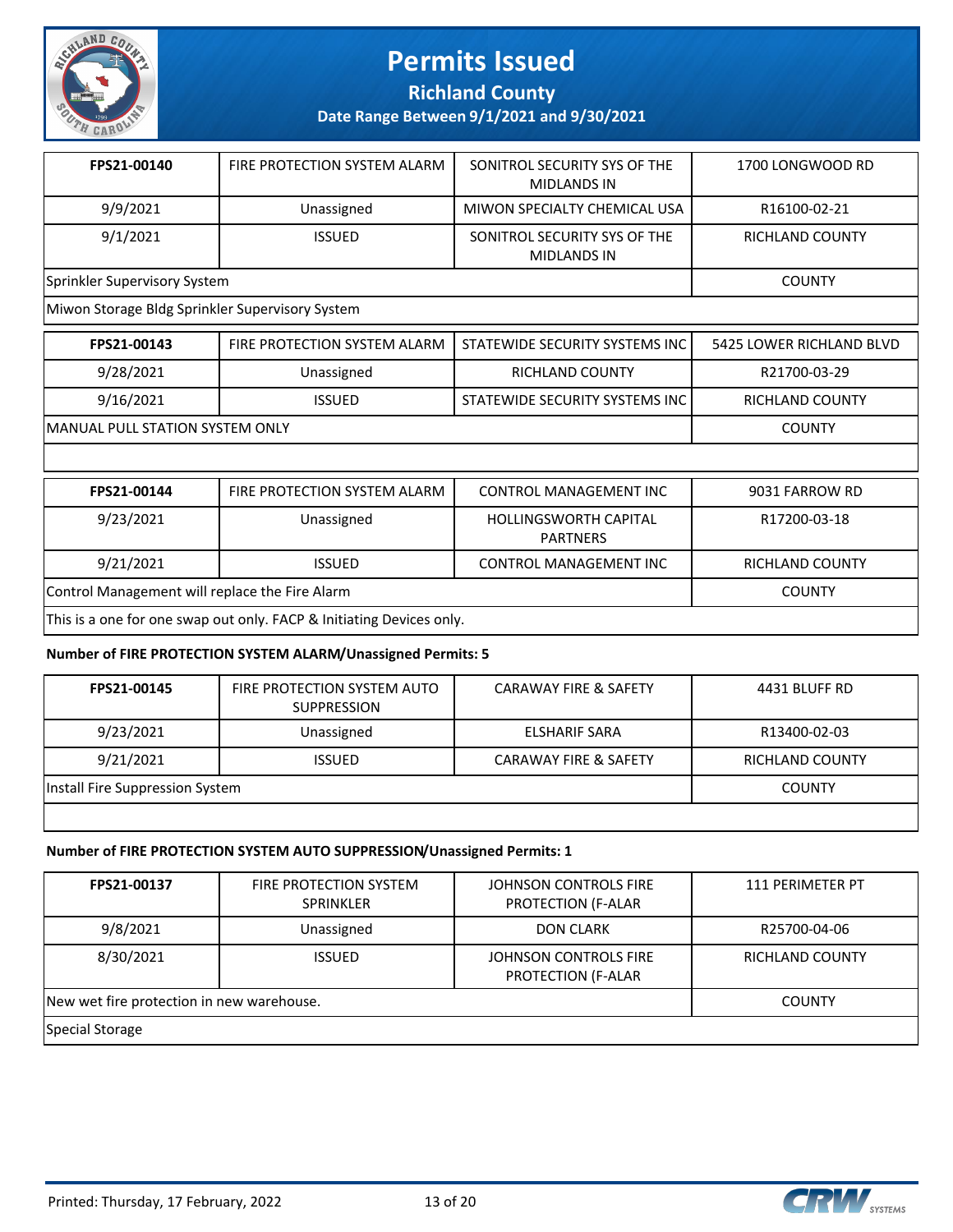

**Richland County**

**Date Range Between 9/1/2021 and 9/30/2021**

| FPS21-00141                | FIRE PROTECTION SYSTEM<br><b>SPRINKLER</b>                                      | CRAWFORD SPRINKLER CO OF SC<br><b>INC</b>   | <b>1215 LONGREEN PKWY</b> |  |  |
|----------------------------|---------------------------------------------------------------------------------|---------------------------------------------|---------------------------|--|--|
| 9/29/2021                  | Unassigned                                                                      | MDC COAST 21 LLC                            | R17400-05-45              |  |  |
| 9/13/2021                  | <b>ISSUED</b>                                                                   | CRAWFORD SPRINKLER CO OF SC<br><b>INC</b>   | RICHLAND COUNTY           |  |  |
| Upfit existing building    |                                                                                 |                                             | <b>COUNTY</b>             |  |  |
|                            |                                                                                 |                                             |                           |  |  |
| FPS21-00142                | FIRE PROTECTION SYSTEM<br>SPRINKLER                                             | CRAWFORD SPRINKLER CO OF SC<br><b>INC</b>   | 300 RICE MEADOW WAY       |  |  |
| 9/21/2021                  | Unassigned                                                                      | <b>BRICKYARD PROPERTY</b><br>MANAGEMENT     | R20310-04-04              |  |  |
| 9/14/2021                  | <b>FINALED</b>                                                                  | CRAWFORD SPRINKLER CO OF SC<br><b>INC</b>   | RICHLAND COUNTY           |  |  |
| Upfit existing building    |                                                                                 |                                             | <b>COUNTY</b>             |  |  |
|                            |                                                                                 |                                             |                           |  |  |
| FPS21-00146                | FIRE PROTECTION SYSTEM<br><b>SPRINKLER</b>                                      | CASTLE AUTOMATIC SPRINKLER CO<br><b>INC</b> | 10136 TWO NOTCH RD 107C2  |  |  |
| 9/23/2021                  | Unassigned                                                                      | GRI-EQY(SPARKLEBERRY SQUARE)                | R22909-03-15              |  |  |
| 9/22/2021                  | <b>FINALED</b>                                                                  | CASTLE AUTOMATIC SPRINKLER CO<br><b>INC</b> | RICHLAND COUNTY           |  |  |
|                            | ALTER ROW OF HEADS FOR NEW DEMISING WALL                                        |                                             |                           |  |  |
|                            |                                                                                 |                                             |                           |  |  |
| FPS21-00147                | FIRE PROTECTION SYSTEM<br>SPRINKLER                                             | CRAWFORD SPRINKLER CO OF SC<br><b>INC</b>   | 825 GARLAND ST            |  |  |
| 9/23/2021                  | Unassigned                                                                      | 825 GARLAND LLC                             | R11202-09-02              |  |  |
| 9/22/2021                  | <b>ISSUED</b>                                                                   | CRAWFORD SPRINKLER CO OF SC<br><b>INC</b>   | RICHLAND COUNTY           |  |  |
| RELOCATING HEADS AND UPFIT |                                                                                 |                                             | <b>COUNTY</b>             |  |  |
|                            |                                                                                 |                                             |                           |  |  |
| FPS21-00148                | FIRE PROTECTION SYSTEM<br>SPRINKLER                                             | JOHNSON CONTROLS FIRE<br>PROTECTION (F-ALAR | 110 FORUM DR 2            |  |  |
| 9/28/2021                  | Unassigned                                                                      | <b>BRANCH SANDHILL ASSOCIATES LP</b>        | R23000-05-02              |  |  |
| 9/22/2021                  | <b>FINALED</b>                                                                  | JOHNSON CONTROLS FIRE<br>PROTECTION (F-ALAR | RICHLAND COUNTY           |  |  |
| Sprinkler Upfit            | 2 COUNTY                                                                        |                                             |                           |  |  |
|                            | add 1 sprinkler cut and relocated 17 sprinklers to match new walls and ceilings |                                             |                           |  |  |
|                            |                                                                                 |                                             |                           |  |  |

**Number of FIRE PROTECTION SYSTEM SPRINKLER/Unassigned Permits: 6**

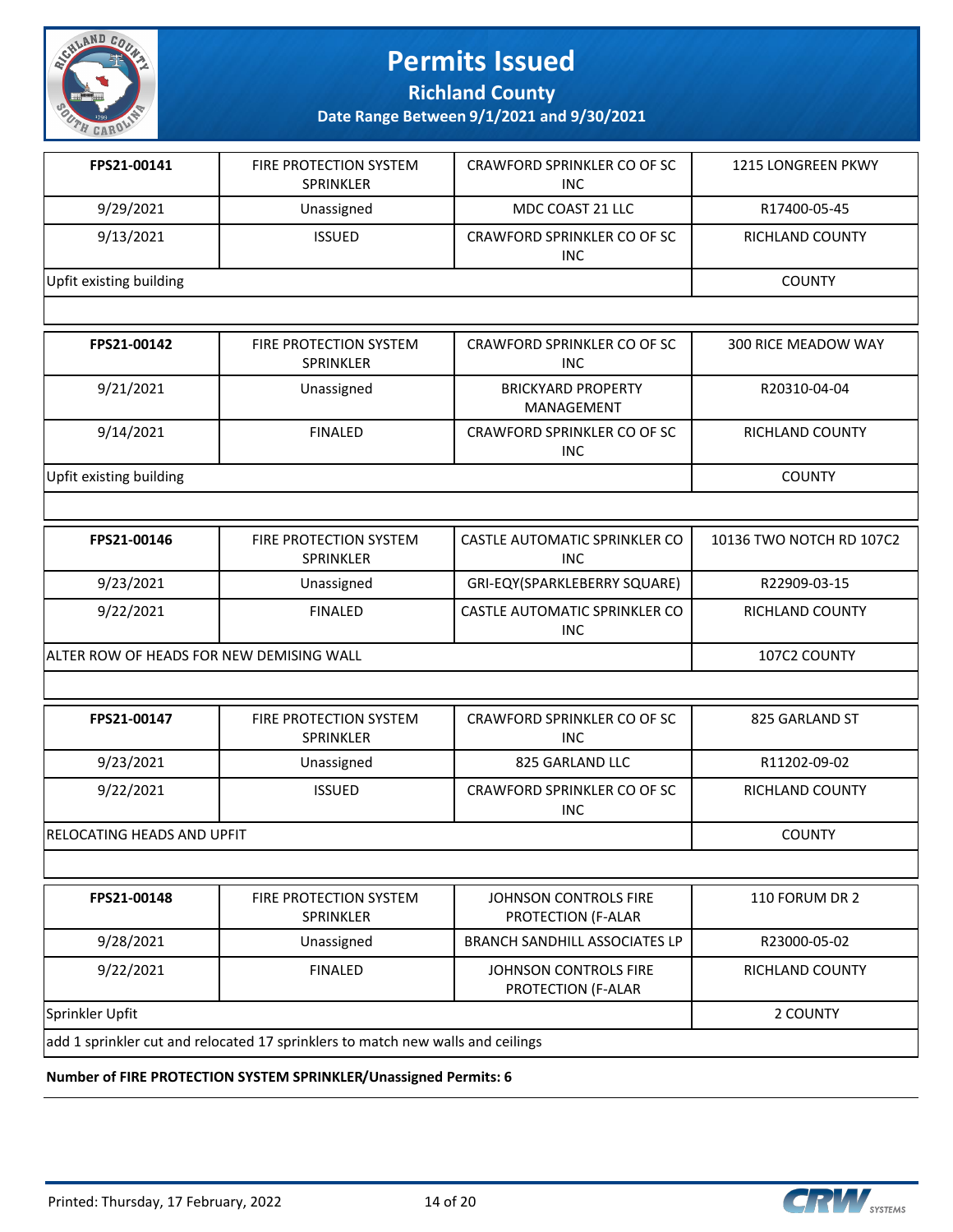

**Richland County**

**Date Range Between 9/1/2021 and 9/30/2021**

| TLCO21-00143                             | TELECOMMUNICATIONS TOWER                | SUMMITT CELLULAR INC          | 620 WESTRIDGE RD       |  |
|------------------------------------------|-----------------------------------------|-------------------------------|------------------------|--|
| 9/7/2021                                 | <b>EXISTING TOWER ADD</b>               | SOUTH CAROLINA ELECTRIC & GAS | R25900-01-04           |  |
| 8/19/2021                                | <b>ISSUED</b>                           | SUMMITT CELLULAR INC          | <b>RICHLAND COUNTY</b> |  |
| Install Generator at existing cell tower | <b>COUNTY</b>                           |                               |                        |  |
|                                          |                                         |                               |                        |  |
| TLCO21-00144                             | <b>TELECOMMUNICATIONS TOWER</b>         | SUMMITT CELLULAR INC          | 409 WESTERN LN U       |  |
| 9/27/2021                                | <b>EXISTING TOWER ADD</b>               | ATC SOUTH LLC                 | R04000-04-76           |  |
| 8/23/2021                                | <b>ISSUED</b>                           | SUMMITT CELLULAR INC          | <b>RICHLAND COUNTY</b> |  |
|                                          | Antenna equipAdd in Richland county, VA |                               |                        |  |
|                                          |                                         |                               |                        |  |
| TLCO21-00145                             | <b>TELECOMMUNICATIONS TOWER</b>         | SUMMITT CELLULAR INC          | 1732 RISLEY RD U       |  |
| 9/27/2021                                | EXISTING TOWER ADD                      | <b>FOGLE H A</b>              | R14215-12-03           |  |
| 8/31/2021                                | <b>ISSUED</b>                           | <b>Gary Williams</b>          | <b>RICHLAND COUNTY</b> |  |
| Add small cell site and elec equipment   |                                         |                               | <b>U COUNTY</b>        |  |
|                                          |                                         |                               |                        |  |

#### **Number of TELECOMMUNICATIONS TOWER/EXISTING TOWER ADD Permits: 3**

| TLCO21-00134                                                 | <b>TELECOMMUNICATIONS TOWER</b>                              | Michelle McCarten - Agent of T-<br>Mobile   | 10902 FARROW RD            |  |
|--------------------------------------------------------------|--------------------------------------------------------------|---------------------------------------------|----------------------------|--|
| 9/28/2021                                                    | <b>EXISTING TOWER ALT</b>                                    | <b>CROWN CASTLE SOUTH LLC</b>               | R17600-02-52               |  |
| 7/26/2021                                                    | <b>ISSUED</b>                                                | <b>MASTEC NETWORK SOLUTIONS LLC</b><br>(GC) | RICHLAND COUNTY            |  |
|                                                              | T-Mobile is proposing to upgrade equipment on existing tower |                                             |                            |  |
|                                                              |                                                              |                                             |                            |  |
| TLCO21-00140                                                 | <b>TELECOMMUNICATIONS TOWER</b>                              | Michelle McCarten - Agent of T-<br>Mobile   | <b>402 ARBOR LAKE DR A</b> |  |
| 9/16/2021                                                    | <b>EXISTING TOWER ALT</b>                                    | COLUMBIA OUTDOOR                            | R14208-07-02               |  |
| 8/10/2021                                                    | <b>FINALED</b>                                               | SUMMITT CELLULAR INC                        | <b>RICHLAND COUNTY</b>     |  |
| T-Mobile is proposing to upgrade equipment on existing tower |                                                              |                                             | A COUNTY                   |  |
|                                                              |                                                              |                                             |                            |  |

#### **Number of TELECOMMUNICATIONS TOWER/EXISTING TOWER ALT Permits: 2**

| TLCO21-00118                           | TELECOMMUNICATIONS TOWER | SUMMITT CELLULAR INC | 3598 OVERCREEK RD U |
|----------------------------------------|--------------------------|----------------------|---------------------|
| 9/1/2021                               | <b>NEW TOWER</b>         |                      | R16810-08-03        |
| 6/16/2021                              | <b>ISSUED</b>            | SUMMITT CELLULAR INC | RICHLAND COUNTY     |
| Add small cell site and elec equipment |                          |                      | U COUNTY            |
|                                        |                          |                      |                     |

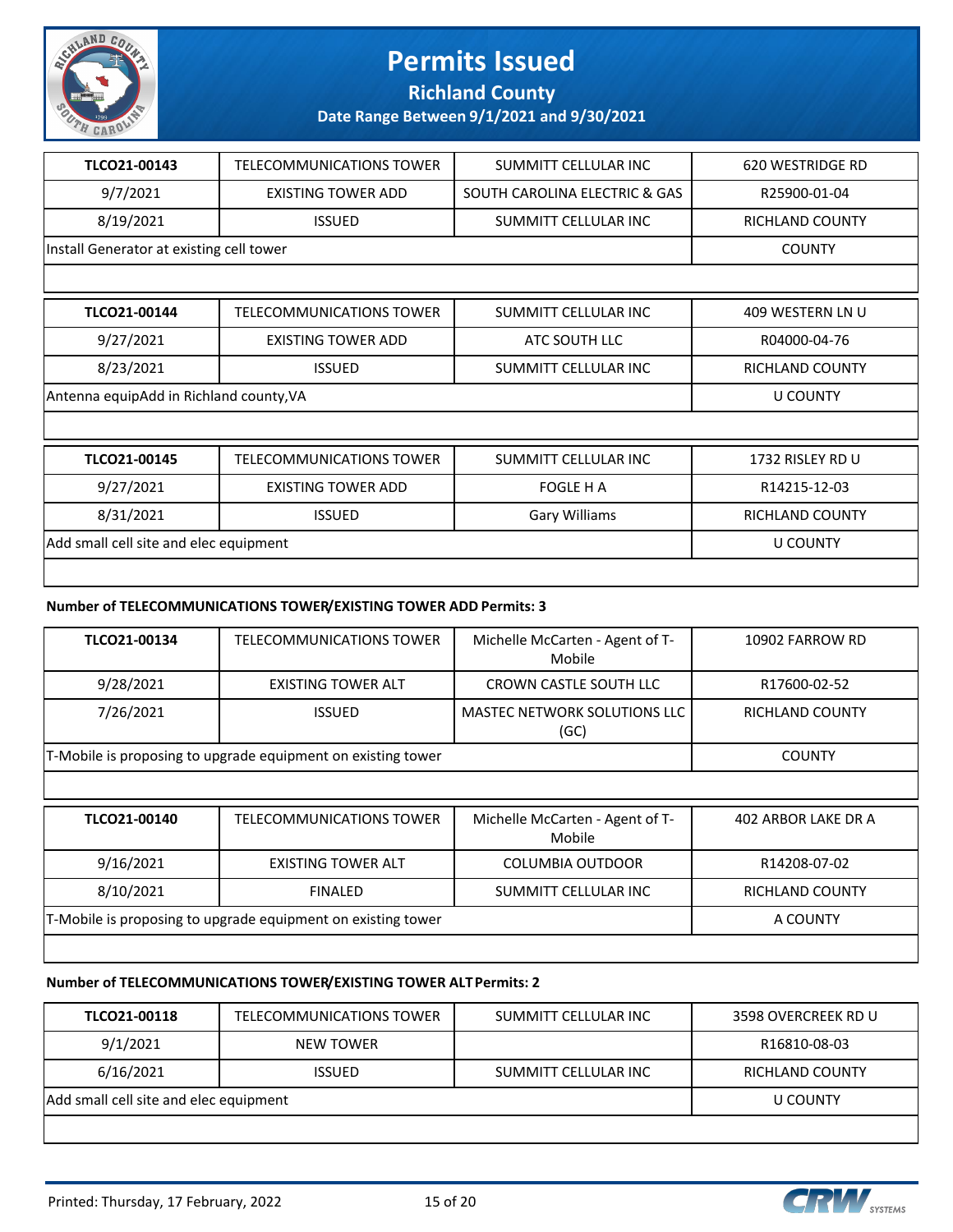

**Richland County**

| TLCO21-00146<br>9/27/2021<br>8/31/2021<br>TLCO21-00147<br>9/27/2021<br>8/31/2021<br>TLCO21-00148<br>9/27/2021<br>8/31/2021 | <b>TELECOMMUNICATIONS TOWER</b><br><b>NEW TOWER</b><br><b>ISSUED</b><br><b>TELECOMMUNICATIONS TOWER</b><br><b>NEW TOWER</b><br><b>ISSUED</b><br>TELECOMMUNICATIONS TOWER<br><b>NEW TOWER</b> | <b>SUMMITT CELLULAR INC</b><br>SOUTHERN MAGNOLIA PROPERTIES<br>SUMMITT CELLULAR INC<br>SUMMITT CELLULAR INC<br><b>GAINES THOMAS M</b><br>SUMMITT CELLULAR INC<br>SUMMITT CELLULAR INC | 103 MISTY OAK RD A<br>R16911-02-25<br><b>RICHLAND COUNTY</b><br>A COUNTY<br>2802 BERKELEY FOREST DR A<br>R19116-05-11<br>RICHLAND COUNTY<br>A COUNTY<br>2827 BERKELEY FOREST DR A |
|----------------------------------------------------------------------------------------------------------------------------|----------------------------------------------------------------------------------------------------------------------------------------------------------------------------------------------|---------------------------------------------------------------------------------------------------------------------------------------------------------------------------------------|-----------------------------------------------------------------------------------------------------------------------------------------------------------------------------------|
| Add small cell site and elec equipment<br>Add small cell site and elec equipment                                           |                                                                                                                                                                                              |                                                                                                                                                                                       |                                                                                                                                                                                   |
|                                                                                                                            |                                                                                                                                                                                              |                                                                                                                                                                                       |                                                                                                                                                                                   |
|                                                                                                                            |                                                                                                                                                                                              |                                                                                                                                                                                       |                                                                                                                                                                                   |
|                                                                                                                            |                                                                                                                                                                                              |                                                                                                                                                                                       |                                                                                                                                                                                   |
|                                                                                                                            |                                                                                                                                                                                              |                                                                                                                                                                                       |                                                                                                                                                                                   |
|                                                                                                                            |                                                                                                                                                                                              |                                                                                                                                                                                       |                                                                                                                                                                                   |
|                                                                                                                            |                                                                                                                                                                                              |                                                                                                                                                                                       |                                                                                                                                                                                   |
|                                                                                                                            |                                                                                                                                                                                              |                                                                                                                                                                                       |                                                                                                                                                                                   |
|                                                                                                                            |                                                                                                                                                                                              |                                                                                                                                                                                       |                                                                                                                                                                                   |
|                                                                                                                            |                                                                                                                                                                                              |                                                                                                                                                                                       |                                                                                                                                                                                   |
|                                                                                                                            |                                                                                                                                                                                              |                                                                                                                                                                                       |                                                                                                                                                                                   |
|                                                                                                                            |                                                                                                                                                                                              | <b>NAZAIRE ALOURDES &amp;</b>                                                                                                                                                         | R19116-04-07                                                                                                                                                                      |
|                                                                                                                            | <b>ISSUED</b>                                                                                                                                                                                | SUMMITT CELLULAR INC                                                                                                                                                                  | RICHLAND COUNTY                                                                                                                                                                   |
| Add small cell site and elec equipment                                                                                     |                                                                                                                                                                                              |                                                                                                                                                                                       | A COUNTY                                                                                                                                                                          |
|                                                                                                                            |                                                                                                                                                                                              |                                                                                                                                                                                       |                                                                                                                                                                                   |
| TLCO21-00149                                                                                                               | TELECOMMUNICATIONS TOWER                                                                                                                                                                     | SUMMITT CELLULAR INC                                                                                                                                                                  | 7822 FOLLY CT A                                                                                                                                                                   |
| 9/27/2021                                                                                                                  | <b>NEW TOWER</b>                                                                                                                                                                             | <b>GARRICK EDWARD</b>                                                                                                                                                                 | R19209-03-16                                                                                                                                                                      |
| 8/31/2021                                                                                                                  | <b>ISSUED</b>                                                                                                                                                                                | SUMMITT CELLULAR INC                                                                                                                                                                  | RICHLAND COUNTY                                                                                                                                                                   |
| Add small cell site and elec equipment                                                                                     |                                                                                                                                                                                              |                                                                                                                                                                                       | A COUNTY                                                                                                                                                                          |
|                                                                                                                            |                                                                                                                                                                                              |                                                                                                                                                                                       |                                                                                                                                                                                   |
| TLCO21-00150                                                                                                               | TELECOMMUNICATIONS TOWER                                                                                                                                                                     | SUMMITT CELLULAR INC                                                                                                                                                                  | 12 TROTWOOD DR A                                                                                                                                                                  |
| 9/27/2021                                                                                                                  | <b>NEW TOWER</b>                                                                                                                                                                             | <b>THOMAS KERMIT &amp;</b>                                                                                                                                                            | R22005-02-05                                                                                                                                                                      |
| 8/31/2021                                                                                                                  | <b>ISSUED</b>                                                                                                                                                                                | SUMMITT CELLULAR INC                                                                                                                                                                  | RICHLAND COUNTY                                                                                                                                                                   |
| Add small cell site and elec equipment                                                                                     |                                                                                                                                                                                              |                                                                                                                                                                                       | A COUNTY                                                                                                                                                                          |
|                                                                                                                            |                                                                                                                                                                                              |                                                                                                                                                                                       |                                                                                                                                                                                   |
| TLCO21-00151                                                                                                               | <b>TELECOMMUNICATIONS TOWER</b>                                                                                                                                                              | <b>SUMMITT CELLULAR INC</b>                                                                                                                                                           | 40 COVEY CT A                                                                                                                                                                     |
| 9/27/2021                                                                                                                  | <b>NEW TOWER</b>                                                                                                                                                                             | ROSS BEULAH M                                                                                                                                                                         | R22014-04-29                                                                                                                                                                      |
| 8/31/2021                                                                                                                  | <b>ISSUED</b>                                                                                                                                                                                | SUMMITT CELLULAR INC                                                                                                                                                                  | RICHLAND COUNTY                                                                                                                                                                   |
| Add small cell site and elec equipment                                                                                     |                                                                                                                                                                                              |                                                                                                                                                                                       | A COUNTY                                                                                                                                                                          |

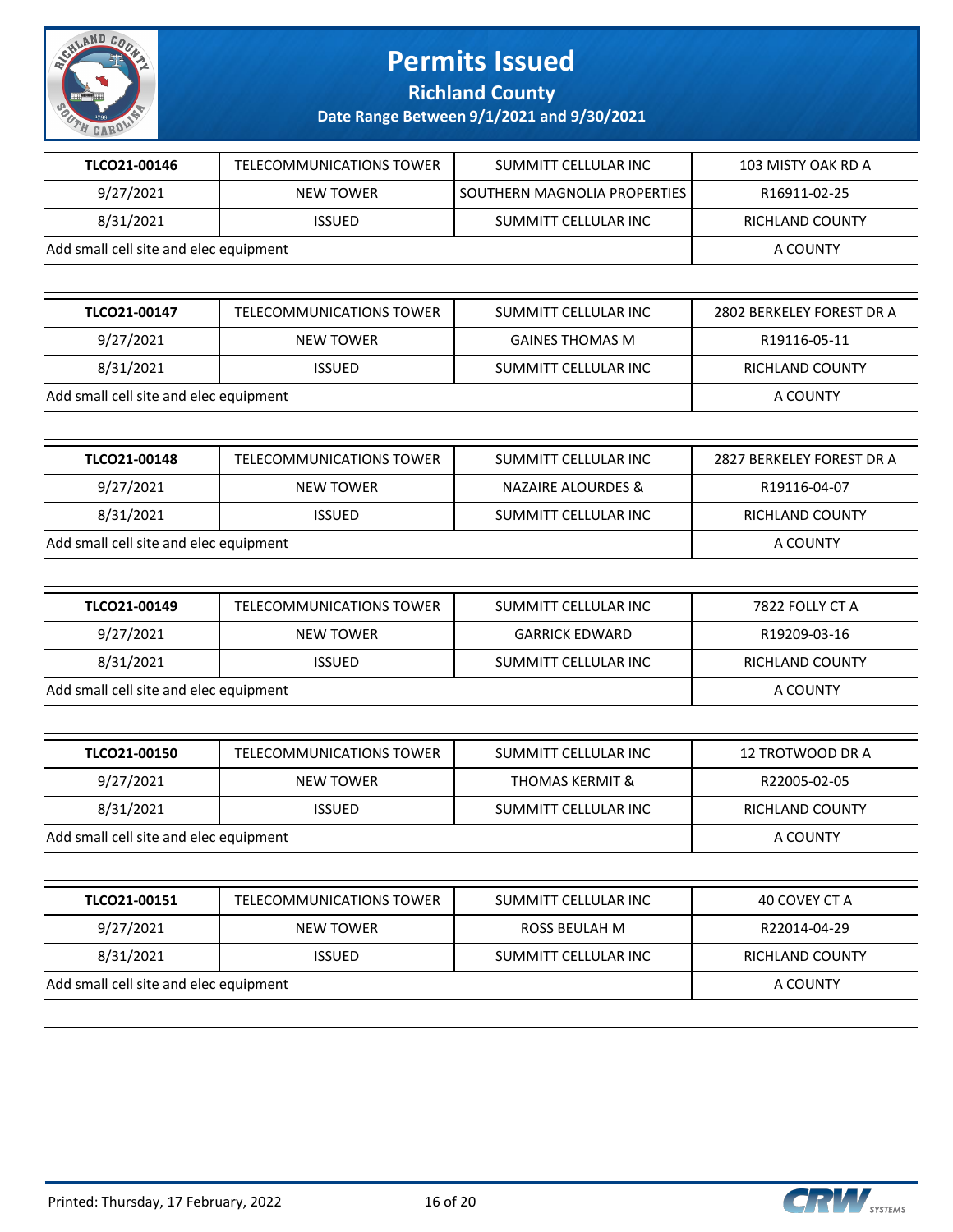

**Richland County**

| TLCO21-00152<br>9/27/2021<br>8/31/2021 | <b>TELECOMMUNICATIONS TOWER</b><br><b>NEW TOWER</b><br><b>ISSUED</b> | <b>SUMMITT CELLULAR INC</b><br>GADSON JESSE JR & MARVA L | 1137 UNIVERSAL DR U<br>R19111-05-03 |
|----------------------------------------|----------------------------------------------------------------------|----------------------------------------------------------|-------------------------------------|
| Add small cell site and elec equipment |                                                                      |                                                          |                                     |
|                                        |                                                                      |                                                          |                                     |
|                                        |                                                                      | SUMMITT CELLULAR INC                                     | <b>RICHLAND COUNTY</b>              |
|                                        |                                                                      |                                                          | <b>U COUNTY</b>                     |
|                                        |                                                                      |                                                          |                                     |
| TLCO21-00153                           | TELECOMMUNICATIONS TOWER                                             | SUMMITT CELLULAR INC                                     | 730 ZIMALCREST DR A                 |
| 9/27/2021                              | <b>NEW TOWER</b>                                                     | DBC BENT TREE LIMITED PTRSHP                             | R06015-06-02                        |
| 8/31/2021                              | <b>ISSUED</b>                                                        | SUMMITT CELLULAR INC                                     | RICHLAND COUNTY                     |
| Add small cell site and elec equipment |                                                                      |                                                          | A COUNTY                            |
|                                        |                                                                      |                                                          |                                     |
| TLCO21-00154                           | <b>TELECOMMUNICATIONS TOWER</b>                                      | SUMMITT CELLULAR INC                                     | 745 ZIMALCREST DR A                 |
| 9/27/2021                              | <b>NEW TOWER</b>                                                     |                                                          |                                     |
| 8/31/2021                              | <b>ISSUED</b>                                                        | <b>SUMMITT CELLULAR INC</b>                              | <b>RICHLAND COUNTY</b>              |
| Add small cell site and elec equipment | A COUNTY                                                             |                                                          |                                     |
|                                        |                                                                      |                                                          |                                     |
| TLCO21-00155                           | TELECOMMUNICATIONS TOWER                                             | SUMMITT CELLULAR INC                                     | 3142 AVALEE AVE U                   |
| 9/27/2021                              | <b>NEW TOWER</b>                                                     |                                                          |                                     |
| 8/31/2021                              | <b>ISSUED</b>                                                        | SUMMITT CELLULAR INC                                     | RICHLAND COUNTY                     |
| Add small cell site and elec equipment |                                                                      |                                                          | <b>U COUNTY</b>                     |
|                                        |                                                                      |                                                          |                                     |
| TLCO21-00156                           | <b>TELECOMMUNICATIONS TOWER</b>                                      | SUMMITT CELLULAR INC                                     | 1074 KEY RD A                       |
| 9/27/2021                              | <b>NEW TOWER</b>                                                     | <b>ESTES EXPRESS LINES</b>                               | R11210-01-14                        |
| 8/31/2021                              | <b>ISSUED</b>                                                        | SUMMITT CELLULAR INC                                     | RICHLAND COUNTY                     |
| Add small cell site and elec equipment |                                                                      |                                                          | A COUNTY                            |
|                                        |                                                                      |                                                          |                                     |
| TLCO21-00169                           | TELECOMMUNICATIONS TOWER                                             | SUMMITT CELLULAR INC                                     | 3810 ANWOOD DR A                    |
| 9/7/2021                               | <b>NEW TOWER</b>                                                     | YOUNG BERNICE SIMPSON                                    | R22008-01-28                        |
| 8/31/2021                              | <b>ISSUED</b>                                                        | SUMMITT CELLULAR INC                                     | RICHLAND COUNTY                     |
| Add small cell site and elec equipment |                                                                      |                                                          | A COUNTY                            |

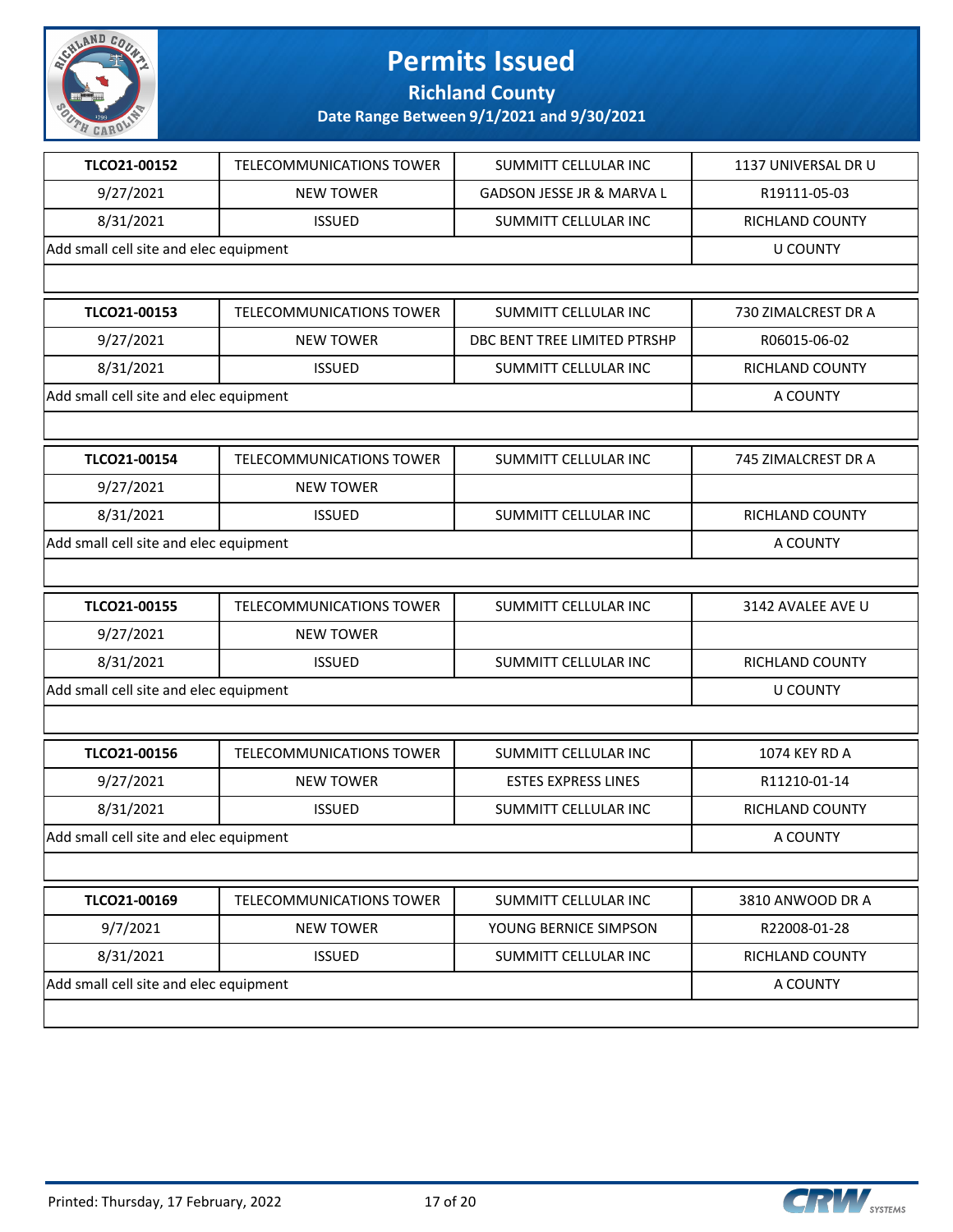

**Richland County**

| TLCO21-00171                           | <b>TELECOMMUNICATIONS TOWER</b> | <b>SUMMITT CELLULAR INC</b>        | 3111 BERKELEY FOREST DR U |
|----------------------------------------|---------------------------------|------------------------------------|---------------------------|
| 9/8/2021                               | <b>NEW TOWER</b>                |                                    |                           |
| 8/31/2021                              | <b>ISSUED</b>                   | <b>SUMMITT CELLULAR INC</b>        | <b>RICHLAND COUNTY</b>    |
| Add small cell site and elec equipment |                                 |                                    | <b>U COUNTY</b>           |
|                                        |                                 |                                    |                           |
| TLCO21-00172                           | <b>TELECOMMUNICATIONS TOWER</b> | SUMMITT CELLULAR INC               | 201 MONTADALE DR U        |
| 9/14/2021                              | <b>NEW TOWER</b>                |                                    |                           |
| 8/31/2021                              | <b>ISSUED</b>                   | SUMMITT CELLULAR INC               | RICHLAND COUNTY           |
| Add small cell site and elec equipment |                                 |                                    | <b>U COUNTY</b>           |
|                                        |                                 |                                    |                           |
| TLCO21-00173                           | <b>TELECOMMUNICATIONS TOWER</b> | SUMMITT CELLULAR INC               | 354 TOMENTOSA DR U        |
| 9/9/2021                               | <b>NEW TOWER</b>                | <b>CONREX RESIDENTIAL PROPERTY</b> | R22010-12-11              |
| 8/31/2021                              | <b>ISSUED</b>                   | <b>SUMMITT CELLULAR INC</b>        | RICHLAND COUNTY           |
| Add small cell site and elec equipment | <b>U COUNTY</b>                 |                                    |                           |
|                                        |                                 |                                    |                           |
| TLCO21-00174                           | TELECOMMUNICATIONS TOWER        | SUMMITT CELLULAR INC               | 114 SOUTHDOWN DR U        |
| 9/9/2021                               | <b>NEW TOWER</b>                | <b>DUKES BERTHA</b>                | R22002-03-04              |
| 8/31/2021                              | <b>ISSUED</b>                   | SUMMITT CELLULAR INC               | RICHLAND COUNTY           |
| Add small cell site and elec equipment |                                 |                                    | <b>U COUNTY</b>           |
|                                        |                                 |                                    |                           |
| TLCO21-00175                           | TELECOMMUNICATIONS TOWER        | SUMMITT CELLULAR INC               | 511 BITTERNUT DR U        |
| 9/7/2021                               | <b>NEW TOWER</b>                |                                    |                           |
| 8/31/2021                              | <b>ISSUED</b>                   | SUMMITT CELLULAR INC               | RICHLAND COUNTY           |
| Add small cell site and elec equipment |                                 |                                    | <b>U COUNTY</b>           |
|                                        |                                 |                                    |                           |
| TLCO21-00176                           | TELECOMMUNICATIONS TOWER        | SUMMITT CELLULAR INC               | 143 RAMBLEWOOD DR U       |
| 9/14/2021                              | <b>NEW TOWER</b>                | <b>CLOUTIER ROGER</b>              | R22011-07-32              |
| 8/31/2021                              | <b>ISSUED</b>                   | SUMMITT CELLULAR INC               | RICHLAND COUNTY           |
| Add small cell site and elec equipment |                                 |                                    | <b>U COUNTY</b>           |
|                                        |                                 |                                    |                           |

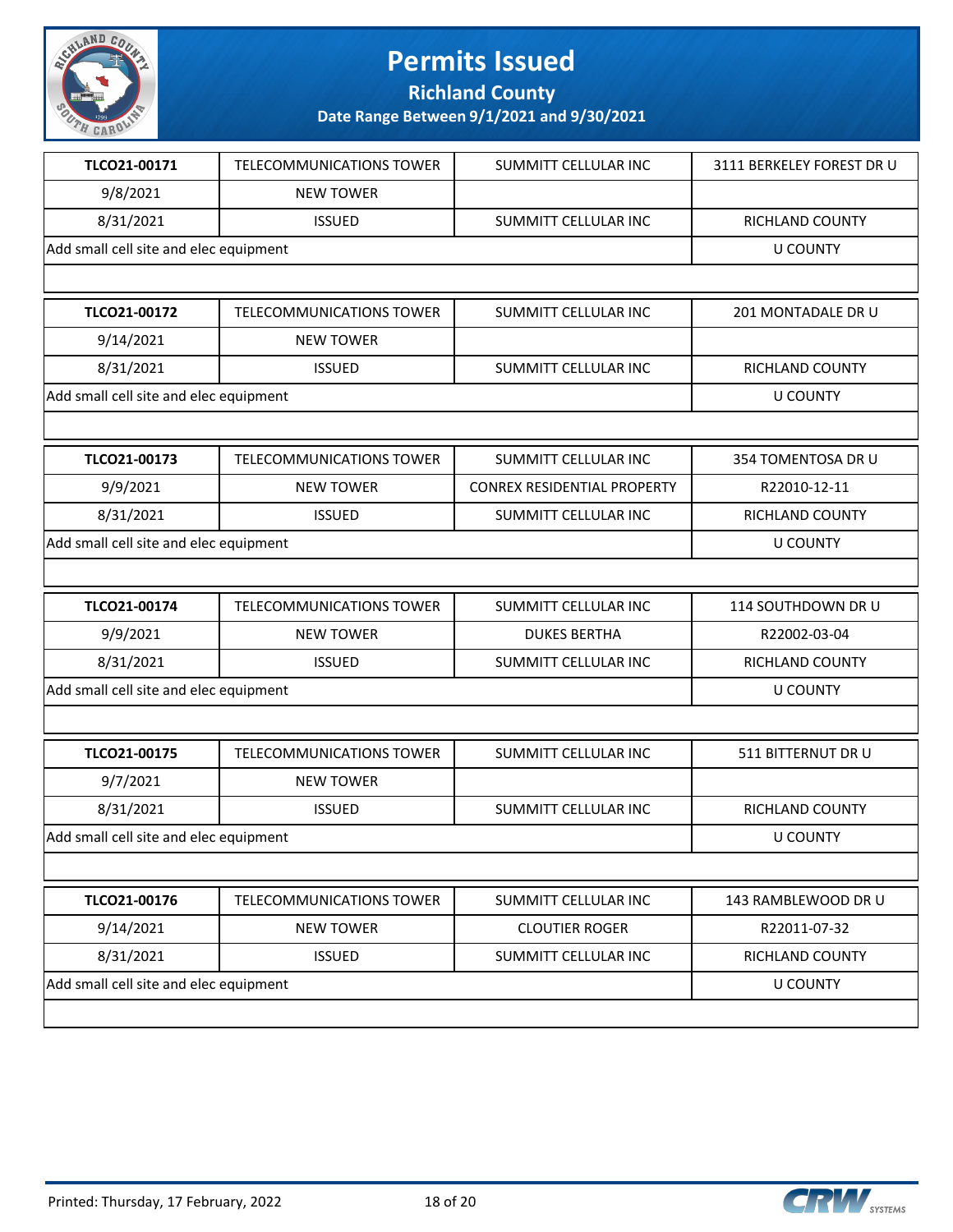

**Richland County**

| TLCO21-00177                           | TELECOMMUNICATIONS TOWER        | SUMMITT CELLULAR INC         | 3520 ANWOOD DR U     |
|----------------------------------------|---------------------------------|------------------------------|----------------------|
| 9/9/2021                               | <b>NEW TOWER</b>                |                              |                      |
| 8/31/2021                              | <b>ISSUED</b>                   | SUMMITT CELLULAR INC         | RICHLAND COUNTY      |
| Add small cell site and elec equipment |                                 |                              | <b>U COUNTY</b>      |
|                                        |                                 |                              |                      |
| TLCO21-00178                           | <b>TELECOMMUNICATIONS TOWER</b> | <b>SUMMITT CELLULAR INC</b>  | 7006 FAIRMONT RD U   |
| 9/9/2021                               | <b>NEW TOWER</b>                |                              |                      |
| 8/31/2021                              | <b>ISSUED</b>                   | SUMMITT CELLULAR INC         | RICHLAND COUNTY      |
| Add small cell site and elec equipment |                                 |                              | <b>U COUNTY</b>      |
|                                        |                                 |                              |                      |
| TLCO21-00180                           | TELECOMMUNICATIONS TOWER        | SUMMITT CELLULAR INC         | 7015 FONTANA DR U    |
| 9/9/2021                               | <b>NEW TOWER</b>                |                              |                      |
| 8/31/2021                              | <b>ISSUED</b>                   | SUMMITT CELLULAR INC         | RICHLAND COUNTY      |
| Add small cell site and elec equipment |                                 |                              | <b>U COUNTY</b>      |
|                                        |                                 |                              |                      |
| TLCO21-00181                           | TELECOMMUNICATIONS TOWER        | SUMMITT CELLULAR INC         | 111 QUAIL HILLS DR U |
| 9/14/2021                              | <b>NEW TOWER</b>                | <b>RIVERS DANIEL E &amp;</b> | R22015-03-56         |
| 8/31/2021                              | <b>ISSUED</b>                   | SUMMITT CELLULAR INC         | RICHLAND COUNTY      |
| Add small cell site and elec equipment |                                 |                              | <b>U COUNTY</b>      |
|                                        |                                 |                              |                      |
| TLCO21-00188                           | <b>TELECOMMUNICATIONS TOWER</b> | SUMMITT CELLULAR INC         | 242 CHARTWELL RD U   |
| 9/8/2021                               | <b>NEW TOWER</b>                |                              |                      |
| 8/31/2021                              | <b>ISSUED</b>                   | SUMMITT CELLULAR INC         | RICHLAND COUNTY      |
| Add small cell site and elec equipment |                                 |                              | <b>U COUNTY</b>      |
|                                        |                                 |                              |                      |
| TLCO21-00200                           | TELECOMMUNICATIONS TOWER        | SUMMITT CELLULAR INC         | 2401 KNEECE RD U     |
| 9/27/2021                              | <b>NEW TOWER</b>                | <b>SC DOT</b>                |                      |
| 9/22/2021                              | <b>ISSUED</b>                   | SUMMITT CELLULAR INC         | RICHLAND COUNTY      |
| Add small cell site and elec equipment |                                 |                              | <b>U COUNTY</b>      |
|                                        |                                 |                              |                      |